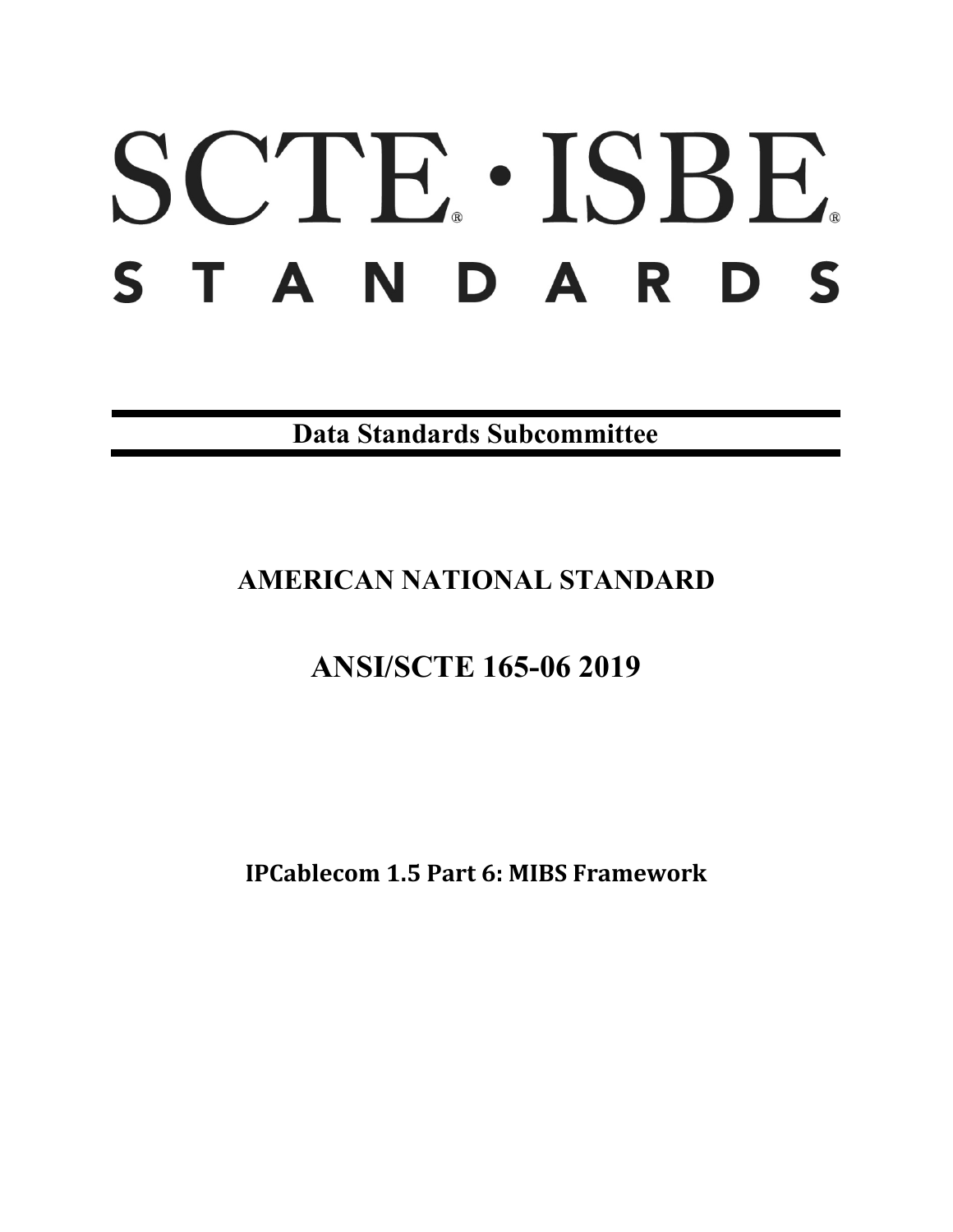# **NOTICE**

The Society of Cable Telecommunications Engineers (SCTE) / International Society of Broadband Experts (ISBE) Standards and Operational Practices (hereafter called "documents") are intended to serve the public interest by providing specifications, test methods and procedures that promote uniformity of product, interchangeability, best practices and ultimately the long-term reliability of broadband communications facilities. These documents shall not in any way preclude any member or non-member of SCTE•ISBE from manufacturing or selling products not conforming to such documents, nor shall the existence of such standards preclude their voluntary use by those other than SCTE•ISBE members.

SCTE•ISBE assumes no obligations or liability whatsoever to any party who may adopt the documents. Such adopting party assumes all risks associated with adoption of these documents, and accepts full responsibility for any damage and/or claims arising from the adoption of such documents.

Attention is called to the possibility that implementation of this document may require the use of subject matter covered by patent rights. By publication of this document, no position is taken with respect to the existence or validity of any patent rights in connection therewith. SCTE•ISBE shall not be responsible for identifying patents for which a license may be required or for conducting inquiries into the legal validity or scope of those patents that are brought to its attention.

Patent holders who believe that they hold patents which are essential to the implementation of this document have been requested to provide information about those patents and any related licensing terms and conditions. Any such declarations made before or after publication of this document are available on the SCTE•ISBE web site at [http://www.scte.org.](http://www.scte.org/)

# All Rights Reserved

## © Society of Cable Telecommunications Engineers, Inc. 2019 140 Philips Road Exton, PA 19341

Note: DOCSIS® and PacketCable™ are registered trademarks of Cable Television Laboratories, Inc., and used in this document with permission.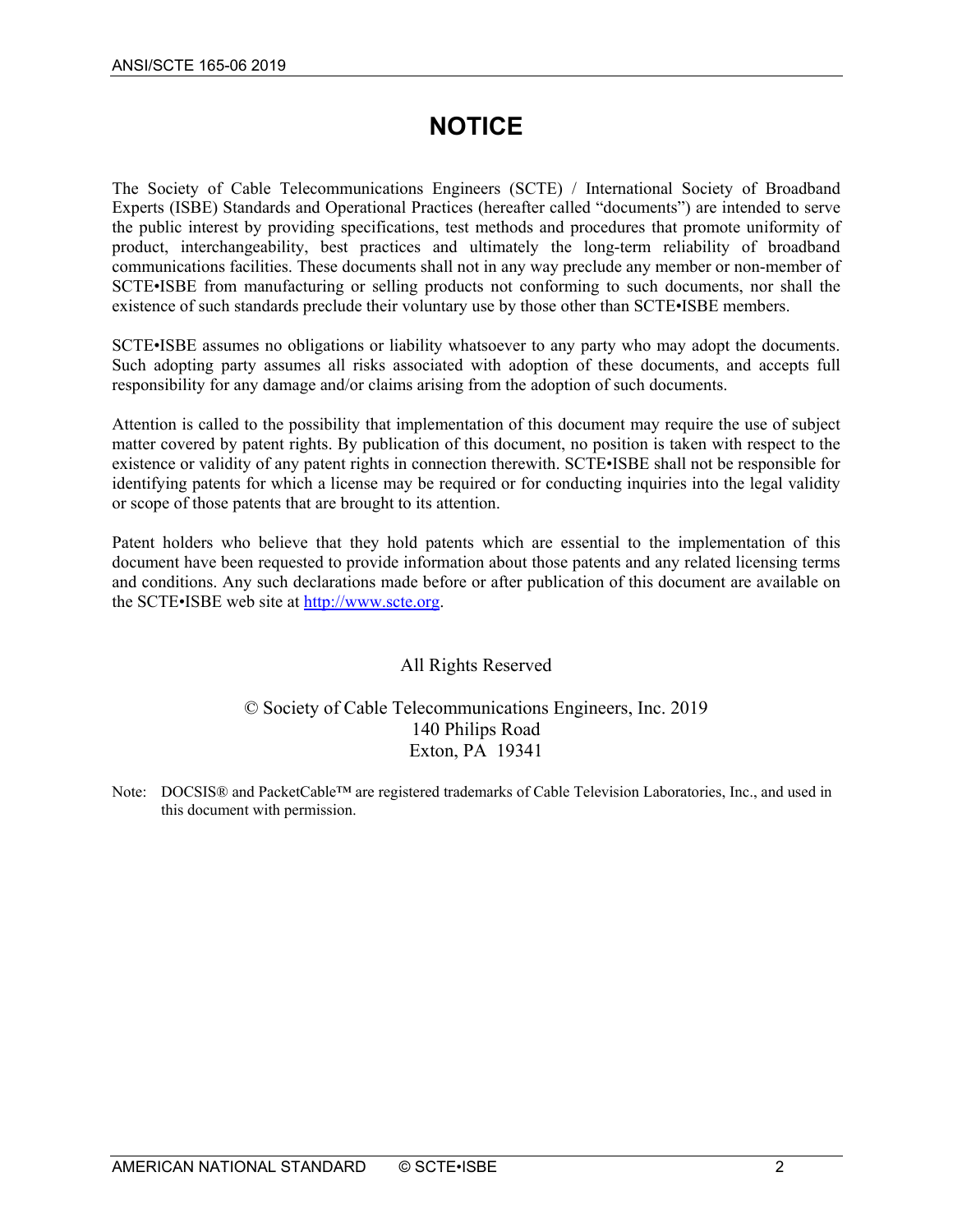# **Table of Contents**

| $\mathbf{1}$   |       |         |  |
|----------------|-------|---------|--|
|                | 1.1   |         |  |
|                | 1.2   |         |  |
| $\overline{2}$ |       |         |  |
|                |       |         |  |
|                | 2.1   |         |  |
|                | 2.2   |         |  |
| 3              |       |         |  |
| 4              |       |         |  |
| 5              |       |         |  |
|                | 5.1   |         |  |
|                | 5.2   |         |  |
|                | 5.2.1 |         |  |
|                | 5.2.2 |         |  |
|                | 5.2.3 |         |  |
|                |       | 5.2.3.1 |  |
|                |       | 5.2.3.2 |  |
|                | 5.3   |         |  |
|                | 5.3.1 |         |  |
|                | 5.3.2 |         |  |
|                | 5.3.3 |         |  |
|                | 5.3.4 |         |  |
|                | 5.3.5 |         |  |
|                | 5.3.6 |         |  |
|                | 5.3.7 |         |  |
|                | 5.3.8 |         |  |
| 6              |       |         |  |
|                | 6.1   |         |  |
|                | 6.2   |         |  |
|                | 6.3   |         |  |
|                | 6.3.1 |         |  |
|                | 6.3.2 |         |  |
|                | 6.3.3 |         |  |
|                | 6.4   |         |  |
|                | 6.4.1 |         |  |
|                | 6.4.2 |         |  |
|                | 6.5   |         |  |
|                | 6.6   |         |  |
|                | 6.7   |         |  |
|                | 6.8   |         |  |
|                | 6.8.1 |         |  |
|                | 6.8.2 |         |  |
|                | 6.9   |         |  |
|                | 6.10  |         |  |
| 7              |       |         |  |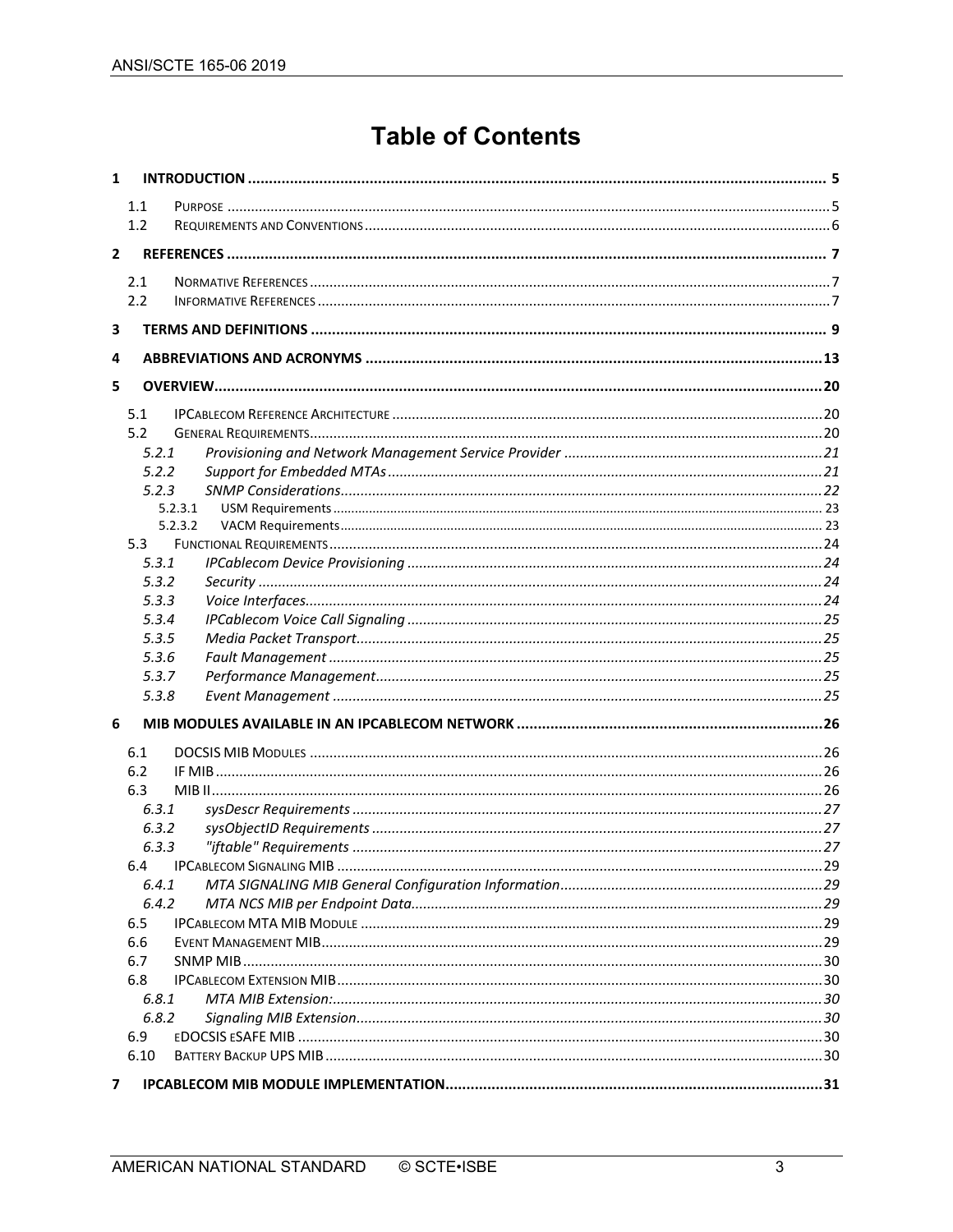| 71 |  |
|----|--|
| 72 |  |

# **List of Figures**

# **List of Tables**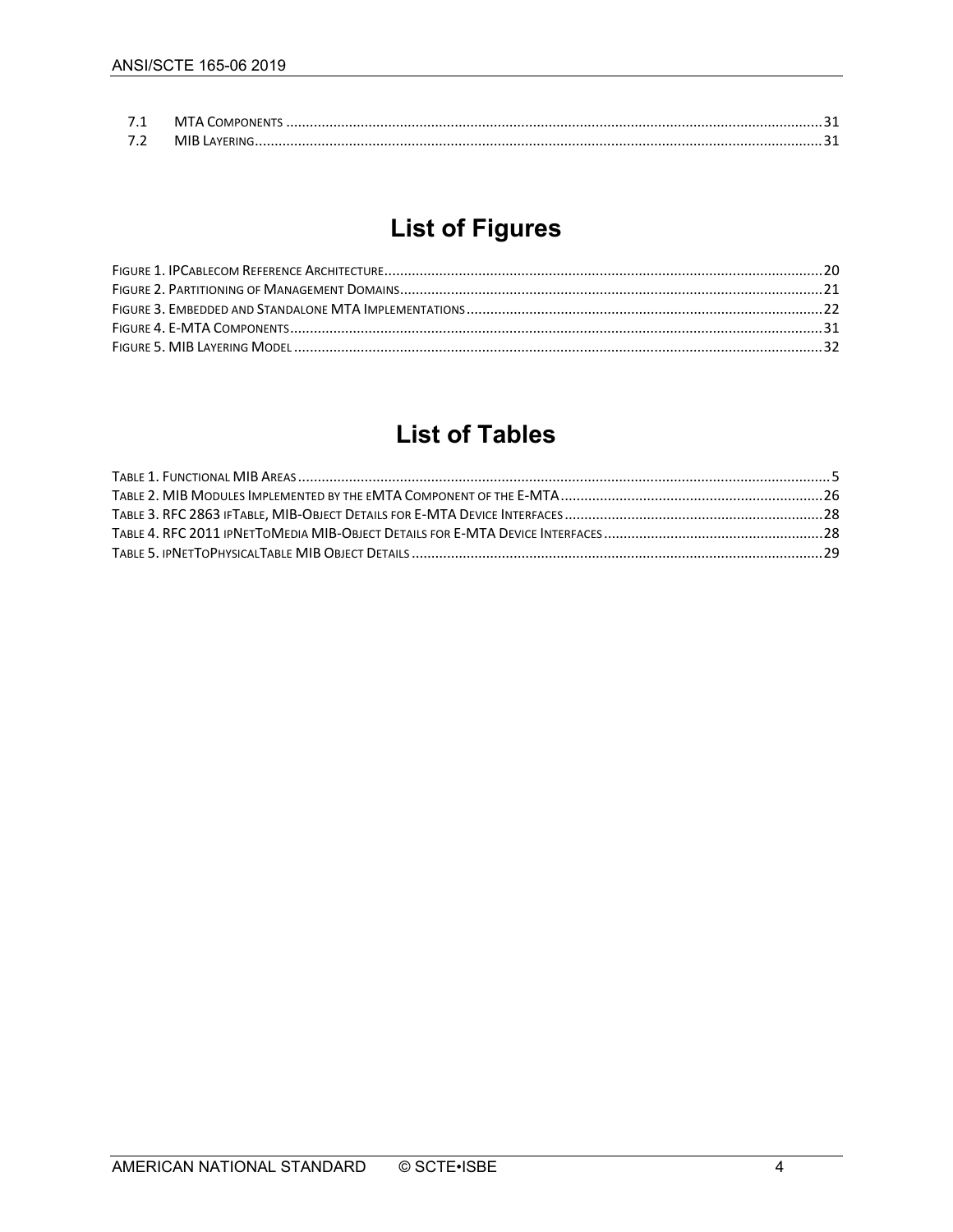# <span id="page-4-0"></span>**1 INTRODUCTION**

# <span id="page-4-1"></span>**1.1 Purpose**

This specification describes the framework in which IPCablecom 1.5 MIB (Management Information Base) modules are described. It provides information on the management requirements of IPCablecom-compliant devices and functions and how these requirements are supported in the MIB modules. It is intended to support and complement the actual MIB module documents, which are issued separately. There are currently two sets of the MIB modules that describe the Management Information Base for the IPCablecom Multimedia Terminal Adapters (MTAs) as per [Table 1](#page-4-2) below:

- IPCablecom MIBs [\(\[11\],](#page-6-3) [\[12\],](#page-6-4) [\[13\],](#page-6-5) [\[14\],](#page-6-6) [\[33\]\)](#page-7-0)
- IETF MIBs [\(\[36\]\]](#page-7-1), [\[37\],](#page-7-2) [\[38\]\)](#page-7-3).

The IPCablecom 1.5 compliant MTAs MUST implement the IPCablecom MIBs. The IPCablecom 1.5 compliant MTAs MAY implement the IETF MIBs.

This document addresses some aspects of the voice communications capabilities of an IPCablecom network. The legal/regulatory classification of IP-based voice communications provided over cable networks and otherwise, and the legal/regulatory obligations, if any, borne by providers of such voice communications, are not yet fully defined by appropriate legal and regulatory authorities. Nothing in this specification is addressed to, or intended to affect, those issues. In particular, while this document uses standard terms such as "call," "call signaling," "telephony," etc., it will be evident from this document that while a Packet-Cable network performs activities analogous to these PSTN functions, the manner by which it does so differs considerably from the manner in which they are performed in the PSTN by telecommunications carriers. These differences may be significant for legal/regulatory purposes.

<span id="page-4-2"></span>

| <b>IPCablecom Specification</b> | <b>Phase</b> | <b>IPCablecom MIB Modules</b>                       | <b>IETF MIB Modules</b> |
|---------------------------------|--------------|-----------------------------------------------------|-------------------------|
| NCS Protocol                    | 1.5          | Signaling MIB and<br><b>Signaling Extension MIB</b> | <b>Signaling MIB</b>    |
| <b>MTA</b> Device Provisioning  | 1.5          | MTA MIB and<br>MTA Extension MIB                    | <b>MTA MIB</b>          |
| Codec                           | 1.5          | <b>Signaling MIB</b>                                | <b>Signaling MIB</b>    |
| Security                        | 1.5          | <b>MTA MIB</b>                                      | <b>MTA MIB</b>          |
| Management Event Mechanism      | 1.5          | Management Event MIB                                | Management Event MIB    |

*Table 1. Functional MIB Areas*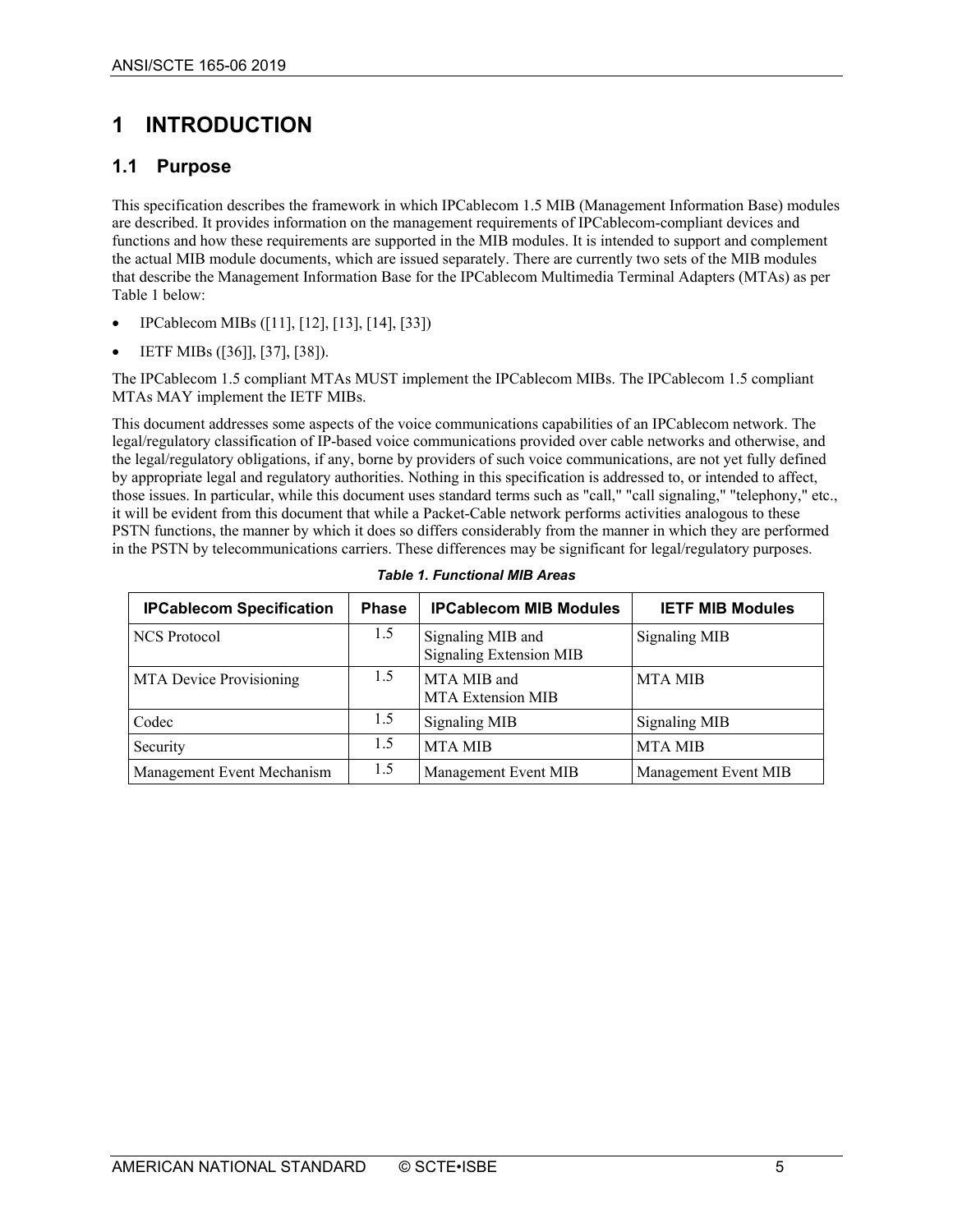# <span id="page-5-0"></span>**1.2 Requirements and Conventions**

Throughout this document, the words that are used to define the significance of particular requirements are capitalized. These words are:

| "MUST"       | This word means that the item is an absolute requirement of this specification.                                                                                                                                                                                                         |
|--------------|-----------------------------------------------------------------------------------------------------------------------------------------------------------------------------------------------------------------------------------------------------------------------------------------|
| "MUST NOT"   | This phrase means that the item is an absolute prohibition of this specification.                                                                                                                                                                                                       |
| "SHOULD"     | This word means that there may exist valid reasons in particular circumstances to ignore this<br>item, but the full implications should be understood and the case carefully weighed before<br>choosing a different course.                                                             |
| "SHOULD NOT" | This phrase means that there may exist valid reasons in particular circumstances when the listed<br>behavior is acceptable or even useful, but the full implications should be understood and the<br>case carefully weighed before implementing any behavior described with this label. |
| "MAY"        | This word means that this item is truly optional. One vendor may choose to include the item<br>because a particular marketplace requires it or because it enhances the product, for example;<br>another vendor may omit the same item.                                                  |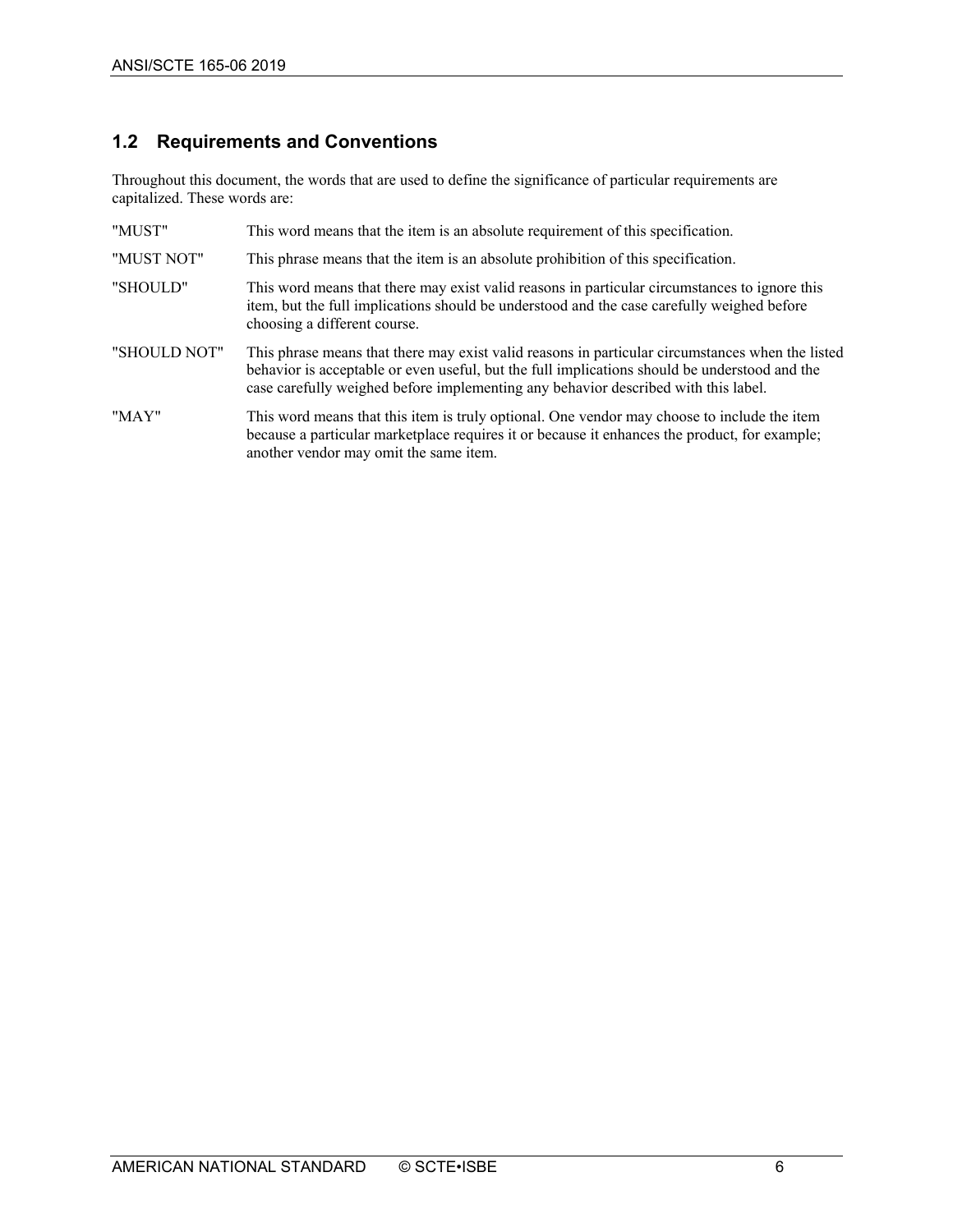# <span id="page-6-0"></span>**2 REFERENCES**

The following documents contain provisions which, through reference in this text, constitute provisions of this standard. At the time of Subcommittee approval, the editions indicated were valid. All documents are subject to revision, and while parties to agreement based on this standard are encouraged to investigate the possibility of applying the most recent editions of the documents listed below, they are reminded that newer editions of those documents might not be compatible with the referenced version.

## <span id="page-6-1"></span>**2.1 Normative References**

In order to claim compliance with this standard, it is necessary to conform to the following standards and other works as indicated, in addition to the other requirements of this standard. Intellectual property rights may be required to implement these references.

- <span id="page-6-7"></span>[1] ANSI/SCTE 165-01 2019, IPCablecom 1.5 Part 1: Architecture Framework Technical Report.
- <span id="page-6-8"></span>[2] ANSI/SCTE 165-05 2019, IPCablecom 1.5 Part 5: MTA Device Provisioning.
- [3] IETF STD0062, Simple Network Management Protocol Version 3 (SNMPv3), December 2002.
- <span id="page-6-9"></span>[4] ANSI/SCTE 23-03 2017, DOCSIS 1.1 Part 3: Operations Support System Interface.
- <span id="page-6-16"></span>[5] IETF RFC 791/STD0005, Internet Protocol, J. Postel, September 1981.
- <span id="page-6-14"></span>[6] IETF RFC 2011, SNMPv2 Management Information Base for the Internet Protocol using SMIv2, K. McCloghrie, November 1996.
- <span id="page-6-12"></span>[7] IETF RFC 2863, The Interfaces Group MIB, K. McCloghrie, F. Kastenholz, June 2000.
- <span id="page-6-11"></span>[8] ANSI/SCTE 107 2017, DOCSIS 1.1 Part 3: Embedded Cable Modem Devices.
- <span id="page-6-18"></span>[9] CableLabs Definition MIB Specification[, http://www.cablelabs.com/specification/cablelabs-definition-mib](http://www.cablelabs.com/specification/cablelabs-definition-mib-specification/)[specification/](http://www.cablelabs.com/specification/cablelabs-definition-mib-specification/), CL-SP-MIB-CLABDEF, Cable Television Laboratories, Inc.
- <span id="page-6-10"></span>[10] ANSI/SCTE 79-02 2016, DOCSIS 2.0 Part 2: Operations Support System Interface.
- <span id="page-6-3"></span>[11] ANSI/SCTE 165-07 2019, IPCablecom 1.5 Part 7: MTA MIB.
- <span id="page-6-4"></span>[12] ANSI/SCTE 165-08 2019, IPCablecom 1.5 Part 8: Signaling MIB.
- <span id="page-6-5"></span>[13] ANSI/SCTE 165-20 2019, IPCablecom 1.5 Part 20: MTA Extension MIB Specification.
- <span id="page-6-6"></span>[14] ANSI/SCTE 165-21 2016, IPCablecom 1.5 Part 21: Signaling Extension MIB Specification.
- <span id="page-6-15"></span>[15] IETF RFC 2013, SNMPv2 MIB for the User Datagram Protocol Using SMIv2.
- <span id="page-6-13"></span>[16] IETF RFC 3418, Management Information Base (MIB) for the Simple Network Management Protocol (SNMP).
- <span id="page-6-19"></span>[17] CableLabs Battery Backup MIB Specification, [http://www.cablelabs.com/specification/cablelabs-battery](http://www.cablelabs.com/specification/cablelabs-battery-backup-mib-specification/)[backup-mib-specification/](http://www.cablelabs.com/specification/cablelabs-battery-backup-mib-specification/) , CL-SP-MIB-BB, Cable Television Laboratories, Inc.

#### <span id="page-6-2"></span>**2.2 Informative References**

The following documents may provide valuable information to the reader but are not required when complying with this standard.

- [18] Data-Over-Cable Service Interface Specifications, Cable Modem to Customer Premise Equipment Interface Specification, CM-SP-CMCI-C01-081104, Cable Television Laboratories, Inc.
- <span id="page-6-17"></span>[19] ANSI/SCTE 165-03 2016, IPCablecom 1.5 Part 3: Network-Based Call Signaling Protocol.
- <span id="page-6-20"></span>[20] ANSI/SCTE 165-10 2009, IPCablecom 1.5 Part 10: Security.
- [21] ANSI/SCTE 165-04 2019, IPCablecom 1.5 Part 4: Dynamic Quality-of-Service.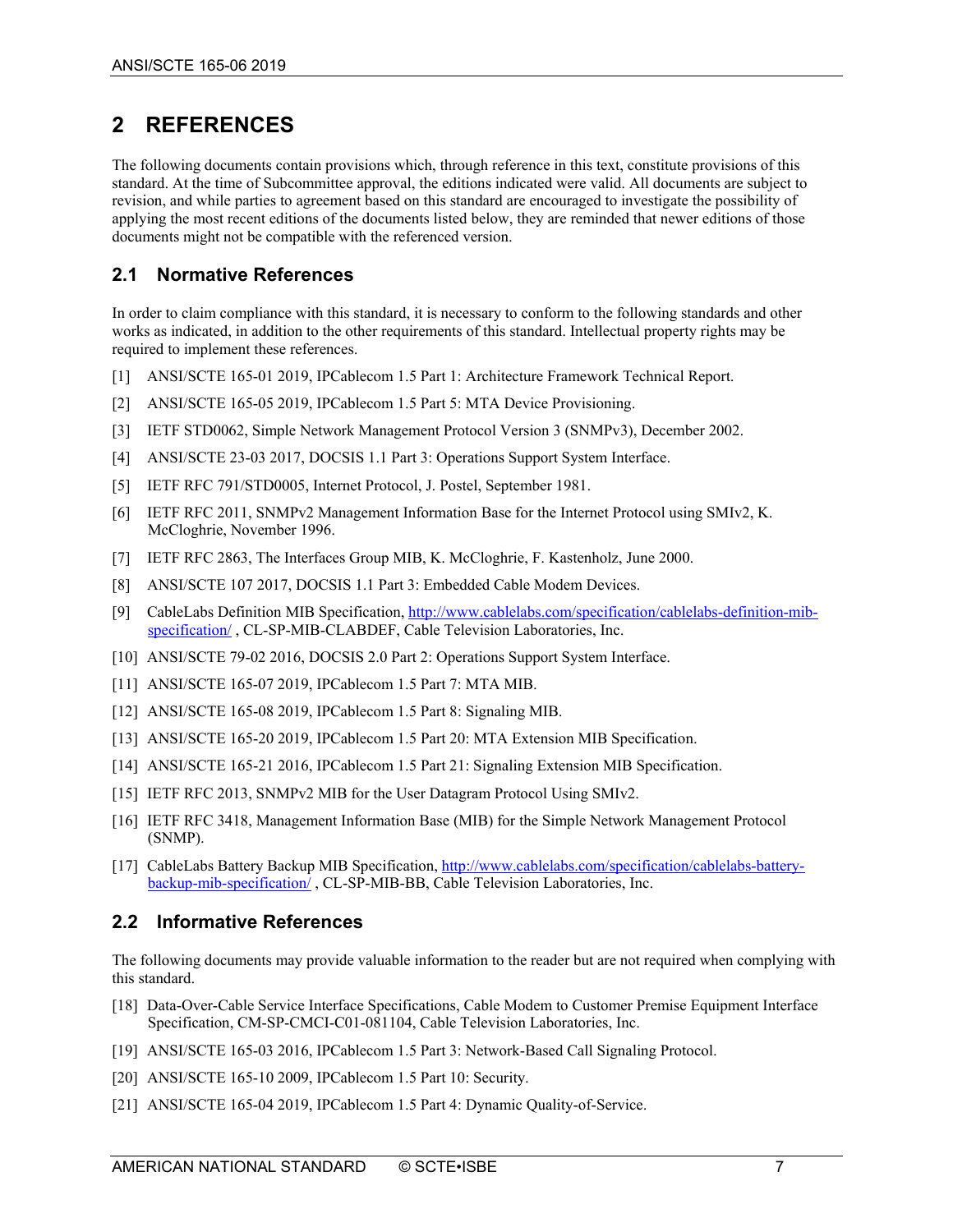- <span id="page-7-4"></span>[22] IETF RFC 3410, Introduction and Applicability Statements for Internet Standard Management Framework.
- <span id="page-7-6"></span>[23] IETF RFC 3411, An Architecture for Describing Simple Network Management Protocol (SNMP).
- <span id="page-7-7"></span>[24] IETF RFC 3412, Message Processing and Dispatching for the Simple Network Management Protocol (SNMP).
- <span id="page-7-8"></span>[25] IETF RFC 3413/STD0062, Simple Network Management Protocol (SNMP) Applications.
- <span id="page-7-9"></span>[26] IETF RFC 3414/STD0062, User-based Security Model (USM) for version 3 of the Simple Network Management Protocol (SNMPv3).
- <span id="page-7-10"></span>[27] IETF RFC 3415/STD0062, View-based Access Control Model (VACM) for Simple Network Management Protocol (SNMP).
- <span id="page-7-5"></span>[28] IETF RFC 2578/STD0058, Structure of Management Information Version 2 (SMIv2).
- [29] IETF RFC 1493, Definitions of Managed Objects for Bridges.
- [30] IETF RFC 3665, Definitions of Managed Objects for the Ethernet-like Interface Types, September 2003.
- <span id="page-7-12"></span>[31] IETF RFC 2959, Real-Time Transport Protocol Management Information Base
- <span id="page-7-11"></span>[32] ANSI/SCTE 165-02 2016, IPCablecom 1.5 Part 2: Audio/Video Codecs.
- <span id="page-7-0"></span>[33] ANSI/SCTE 165-15 2019, IPCablecom 1.5 Part 15: Management Event MIB Specification.
- [34] ANSI/SCTE 135-04 2019, DOCSIS 3.0 Part 4: Operations Support System Interface.
- <span id="page-7-13"></span>[35] IETF RFC 4293, Management Information Base for the Internet Protocol (IP), April 2006.
- <span id="page-7-1"></span>[36] IETF RFC 4682, Multimedia Terminal Adapter (MTA) Management Information Base for PacketCable- and IPCablecom-Compliant Devices. December 2006.
- <span id="page-7-2"></span>[37] IETF RFC 5098, Signaling MIB for PacketCable and IPCablecom Multimedia Terminal Adapters (MTAs). February 2008.
- <span id="page-7-3"></span>[38] RFC 5428, Management Event Management Information Base (MIB) for PacketCable- and IPCablecom-Compliant Devices. April 2009.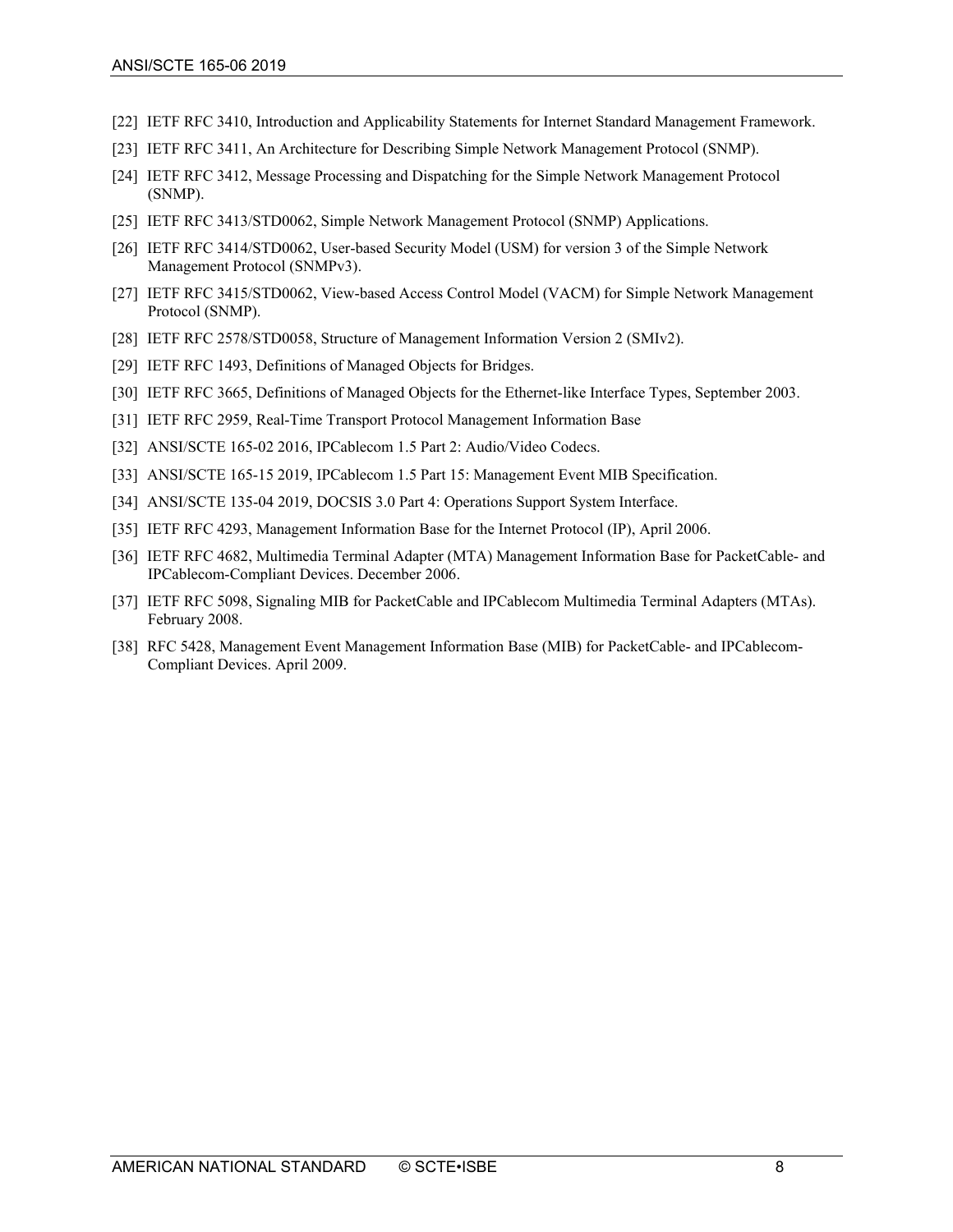# <span id="page-8-0"></span>**3 TERMS AND DEFINITIONS**

IPCablecom specifications use the following terms:

| <b>Access Control</b>      | Limiting the flow of information from the resources of a system only to authorized<br>persons, programs, processes, or other system resources on a network.                                                                                                                                                     |
|----------------------------|-----------------------------------------------------------------------------------------------------------------------------------------------------------------------------------------------------------------------------------------------------------------------------------------------------------------|
| <b>Active</b>              | A service flow is said to be "active" when it is permitted to forward data packets. A<br>service flow must first be admitted before it is active.                                                                                                                                                               |
| <b>Admitted</b>            | A service flow is said to be "admitted" when the CMTS has reserved resources (e.g.,<br>bandwidth) for it on the DOCSIS network.                                                                                                                                                                                 |
| A-link                     | A-Links are SS7 links that interconnect STPs and either SSPs or SCPs. 'A' stands for<br>"Access."                                                                                                                                                                                                               |
| <b>Asymmetric Key</b>      | An encryption key or a decryption key used in public key cryptography, where<br>encryption and decryption keys are always distinct.                                                                                                                                                                             |
| <b>Audio Server</b>        | An Audio Server plays informational announcements in IPCablecom network. Media<br>announcements are needed for communications that do not complete and to provide<br>enhanced information services to the user. The component parts of Audio Server services<br>are Media Players and Media Player Controllers. |
| Authentication             | The process of verifying the claimed identity of an entity to another entity.                                                                                                                                                                                                                                   |
| Authenticity               | The ability to ensure that the given information is without modification or forgery and<br>was in fact produced by the entity that claims to have given the information.                                                                                                                                        |
| Authorization              | The act of giving access to a service or device if one has permission to have the access.                                                                                                                                                                                                                       |
| <b>Cipher</b>              | An algorithm that transforms data between plaintext and ciphertext.                                                                                                                                                                                                                                             |
| Ciphersuite                | A set which must contain both an encryption algorithm and a message authentication<br>algorithm (e.g., a MAC or an HMAC). In general, it may also contain a key-management<br>algorithm, which does not apply in the context of IPCablecom.                                                                     |
| Ciphertext                 | The (encrypted) message output from a cryptographic algorithm that is in a format that is<br>unintelligible.                                                                                                                                                                                                    |
| <b>Cleartext</b>           | The original (unencrypted) state of a message or data. Also called plaintext.                                                                                                                                                                                                                                   |
| Confidentiality            | A way to ensure that information is not disclosed to anyone other than the intended<br>parties. Information is encrypted to provide confidentiality. Also known as privacy.                                                                                                                                     |
| Cryptanalysis              | The process of recovering the plaintext of a message or the encryption key without<br>access to the key.                                                                                                                                                                                                        |
| Cryptographic<br>algorithm | An algorithm used to transfer text between plaintext and ciphertext.                                                                                                                                                                                                                                            |
| Decipherment               | A procedure applied to ciphertext to translate it into plaintext.                                                                                                                                                                                                                                               |
| Decryption                 | A procedure applied to ciphertext to translate it into plaintext.                                                                                                                                                                                                                                               |
| <b>Decryption key</b>      | The key in the cryptographic algorithm to translate the ciphertext to plaintext.                                                                                                                                                                                                                                |
| Digital certificate        | A binding between an entity's public key and one or more attributes relating to its<br>identity, also known as a public key certificate.                                                                                                                                                                        |
| Digital signature          | A data value generated by a public-key algorithm based on the contents of a block of<br>data and a private key, yielding an individualized cryptographic checksum.                                                                                                                                              |
| <b>Downstream</b>          | The direction from the headend toward the subscriber location.                                                                                                                                                                                                                                                  |
| Encipherment               | A method used to translate plaintext into ciphertext.                                                                                                                                                                                                                                                           |
| <b>Encryption</b>          | A method used to translate plaintext into ciphertext.                                                                                                                                                                                                                                                           |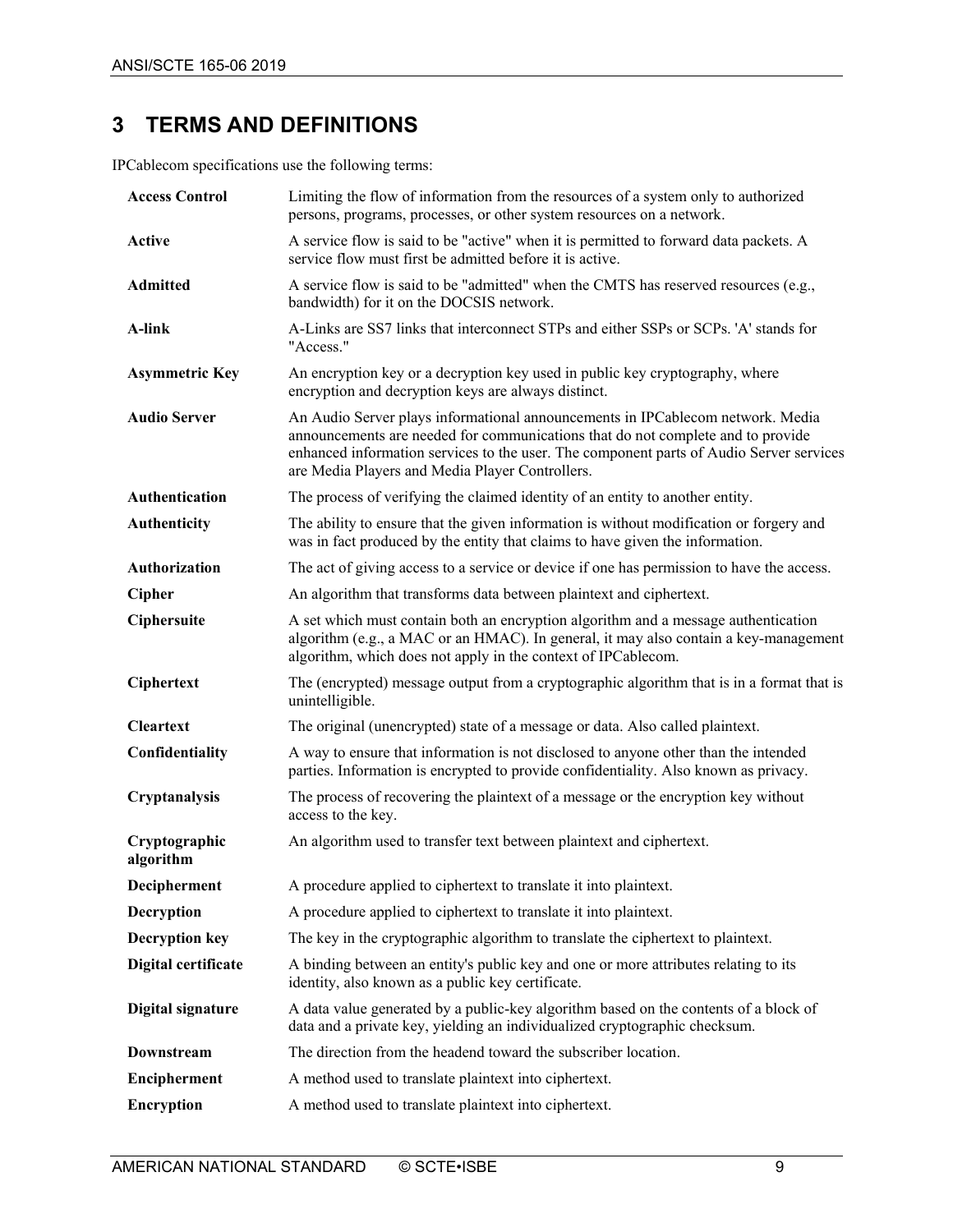| <b>Encryption Key</b>     | The key used in a cryptographic algorithm to translate the plaintext to ciphertext.                                                                                                                                                                                                                                                                 |
|---------------------------|-----------------------------------------------------------------------------------------------------------------------------------------------------------------------------------------------------------------------------------------------------------------------------------------------------------------------------------------------------|
| <b>Endpoint</b>           | A Terminal, Gateway or Multipoint Conference Unit (MCU).                                                                                                                                                                                                                                                                                            |
| <b>Errored Second</b>     | Any 1-second interval containing at least one bit error.                                                                                                                                                                                                                                                                                            |
| <b>Event Message</b>      | A message capturing a single portion of a connection.                                                                                                                                                                                                                                                                                               |
| <b>F-link</b>             | F-Links are SS7 links that directly connect two SS7 end points, such as two SSPs. 'F'<br>stands for "Fully Associated."                                                                                                                                                                                                                             |
| <b>Flow [DOCSIS Flow]</b> | (a.k.a. DOCSIS-QoS "service flow") A unidirectional sequence of packets associated<br>with a Service ID (SID) and a QoS. Multiple multimedia streams may be carried in a<br>single DOCSIS Flow.                                                                                                                                                     |
| <b>Flow [IP Flow]</b>     | A unidirectional sequence of packets identified by OSI Layer 3 and Layer 4 header<br>information. This information includes source/destination IP addresses,<br>source/destination port numbers, protocol ID. Multiple multimedia streams may be<br>carried in a single IP Flow.                                                                    |
| Gateway                   | Devices bridging between the IPCablecom IP Voice Communication world and the<br>PSTN. Examples are the Media Gateway, which provides the bearer circuit interfaces to<br>the PSTN and transcodes the media stream, and the Signaling Gateway, which sends and<br>receives circuit switched network signaling to the edge of the IPCablecom network. |
| H.323                     | An ITU-T recommendation for transmitting and controlling audio and video information.<br>The H.323 recommendation requires the use of the ITU-T H.225 and ITU-T H.245<br>protocol for communication control between a "gateway" audio/video endpoint and a<br>"gatekeeper" function.                                                                |
| Header                    | Protocol control information located at the beginning of a protocol data unit.                                                                                                                                                                                                                                                                      |
| Integrity                 | A way to ensure that information is not modified except by those who are authorized to<br>do so.                                                                                                                                                                                                                                                    |
| <b>IntraLATA</b>          | Within a Local Access Transport Area.                                                                                                                                                                                                                                                                                                               |
| <b>Jitter</b>             | Variability in the delay of a stream of incoming packets making up a flow such as a voice<br>communication.                                                                                                                                                                                                                                         |
| <b>Kerberos</b>           | A secret-key network authentication protocol that uses a choice of cryptographic<br>algorithms for encryption and a centralized key database for authentication.                                                                                                                                                                                    |
| <b>Key</b>                | A mathematical value input into the selected cryptographic algorithm.                                                                                                                                                                                                                                                                               |
| <b>Key Exchange</b>       | The swapping of public keys between entities to be used to encrypt communication<br>between the entities.                                                                                                                                                                                                                                           |
| <b>Key Management</b>     | The process of distributing shared symmetric keys needed to run a security protocol.                                                                                                                                                                                                                                                                |
| <b>Key Pair</b>           | An associated public and private key where the correspondence between the two are<br>mathematically related, but it is computationally infeasible to derive the private key from<br>the public key.                                                                                                                                                 |
| <b>Keying Material</b>    | A set of cryptographic keys and their associated parameters, normally associated with a<br>particular run of a security protocol.                                                                                                                                                                                                                   |
| <b>Keyspace</b>           | The range of all possible values of the key for a particular cryptographic algorithm.                                                                                                                                                                                                                                                               |
| Latency                   | The time, expressed in quantity of symbols, taken for a signal element to pass through a<br>device.                                                                                                                                                                                                                                                 |
| <b>Link Encryption</b>    | Cryptography applied to data as it travels on data links between the network devices.                                                                                                                                                                                                                                                               |
| <b>Network Layer</b>      | Layer 3 in the Open System Interconnection (OSI) architecture that provides network<br>information that is independent from the lower layers.                                                                                                                                                                                                       |
|                           | Network Management The functions related to the management of data across the network.                                                                                                                                                                                                                                                              |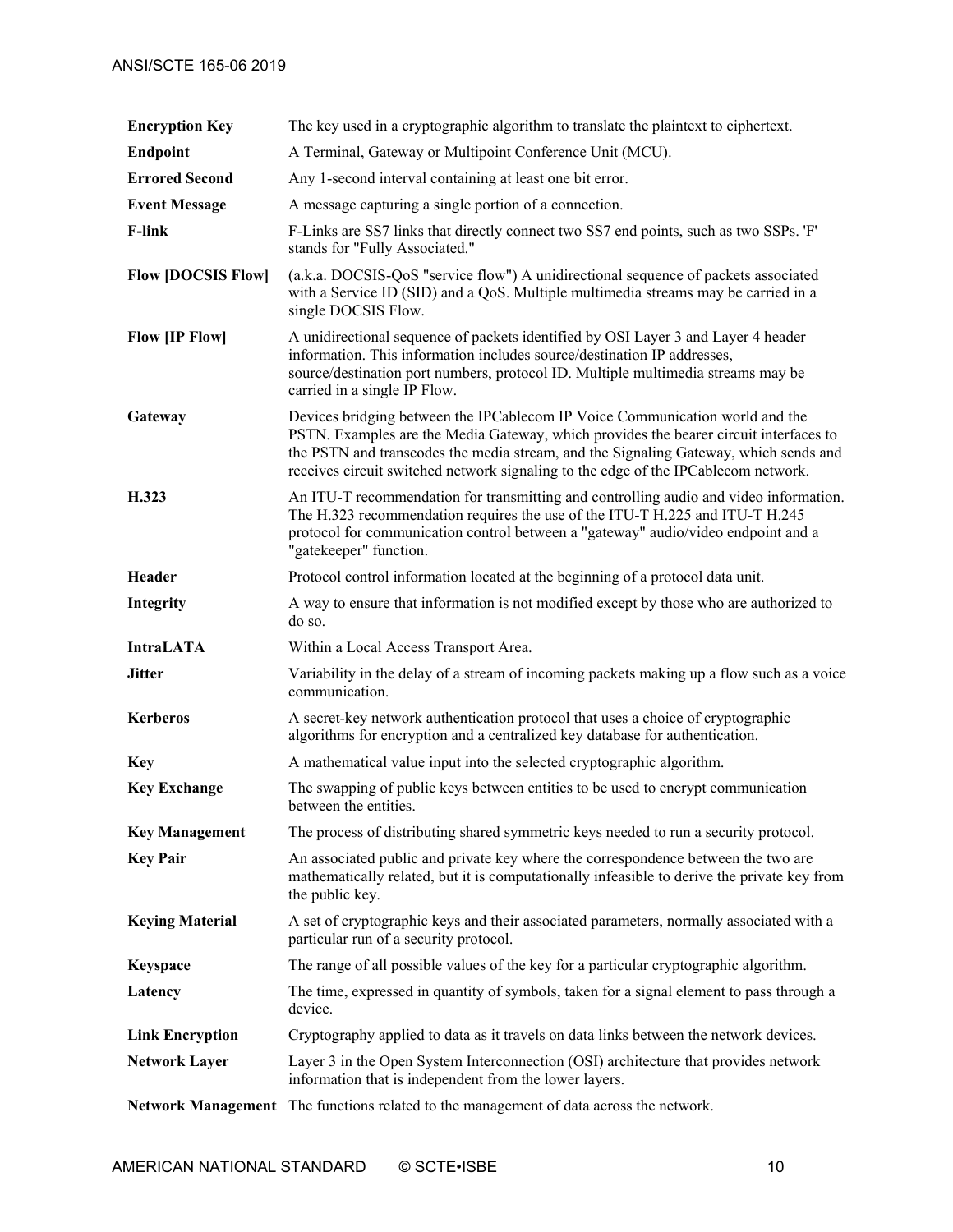| <b>OSS</b>                        | Network Management The functions related to the management of data link layer and physical layer resources<br>and their stations across the data network supported by the hybrid fiber/coax system.                                                                                                                                                                                       |
|-----------------------------------|-------------------------------------------------------------------------------------------------------------------------------------------------------------------------------------------------------------------------------------------------------------------------------------------------------------------------------------------------------------------------------------------|
| <b>Nonce</b>                      | A random value used only once that is sent in a communications protocol exchange to<br>prevent replay attacks.                                                                                                                                                                                                                                                                            |
| <b>Non-Repudiation</b>            | The ability to prevent a sender from denying later that he or she sent a message or<br>performed an action.                                                                                                                                                                                                                                                                               |
| <b>Off-Net Call</b>               | A communication connecting an IPCablecom subscriber out to a user on the PSTN.                                                                                                                                                                                                                                                                                                            |
| <b>On-Net Call</b>                | A communication placed by one customer to another customer entirely on the<br><b>IPCablecom Network.</b>                                                                                                                                                                                                                                                                                  |
| <b>One-way Hash</b>               | A hash function that has an insignificant number of collisions upon output.                                                                                                                                                                                                                                                                                                               |
| <b>Plaintext</b>                  | The original (unencrypted) state of a message or data. Also called cleartext.                                                                                                                                                                                                                                                                                                             |
| <b>Pre-shared Key</b>             | A shared secret key passed to both parties in a communication flow, using an unspecified<br>manual or out-of-band mechanism.                                                                                                                                                                                                                                                              |
| Privacy                           | A way to ensure that information is not disclosed to anyone other than the intended<br>parties. Information is usually encrypted to provide confidentiality. Also known as<br>confidentiality.                                                                                                                                                                                            |
| <b>Private Key</b>                | The key used in public key cryptography that belongs to an individual entity and must be<br>kept secret.                                                                                                                                                                                                                                                                                  |
| <b>Proxy</b>                      | A facility that indirectly provides some service or acts as a representative in delivering<br>information, thereby eliminating the need for a host to support the service.                                                                                                                                                                                                                |
| <b>Public Key</b>                 | The key used in public key cryptography that belongs to an individual entity and is<br>distributed publicly. Other entities use this key to encrypt data to be sent to the owner of<br>the key.                                                                                                                                                                                           |
| <b>Public Key Certificate</b>     | A binding between an entity's public key and one or more attributes relating to its<br>identity, also known as a digital certificate.                                                                                                                                                                                                                                                     |
| <b>Public Key</b><br>Cryptography | A procedure that uses a pair of keys, a public key and a private key, for encryption and<br>decryption, also known as an asymmetric algorithm. A user's public key is publicly<br>available for others to use to send a message to the owner of the key. A user's private key<br>is kept secret and is the only key that can decrypt messages sent encrypted by the user's<br>public key. |
| <b>Root Private Key</b>           | The private signing key of the highest-level Certification Authority. It is normally used<br>to sign public key certificates for lower-level Certification Authorities or other entities.                                                                                                                                                                                                 |
| <b>Root Public Key</b>            | The public key of the highest level Certification Authority, normally used to verify<br>digital signatures generated with the corresponding root private key.                                                                                                                                                                                                                             |
| <b>Secret Key</b>                 | The cryptographic key used in a symmetric key algorithm, which results in the secrecy of<br>the encrypted data depending solely upon keeping the key a secret, also known as a<br>symmetric key.                                                                                                                                                                                          |
| <b>Session Key</b>                | A cryptographic key intended to encrypt data for a limited period of time, typically<br>between a pair of entities.                                                                                                                                                                                                                                                                       |
| <b>Signed and Sealed</b>          | An "envelope" of information which has been signed with a digital signature and sealed<br>using encryption.                                                                                                                                                                                                                                                                               |
| <b>Subflow</b>                    | A unidirectional flow of IP packets characterized by a single source and destination IP<br>address and single source and destination UDP/TCP port.                                                                                                                                                                                                                                        |
| <b>Symmetric Key</b>              | The cryptographic key used in a symmetric key algorithm, which results in the secrecy of<br>the encrypted data depending solely upon keeping the key a secret, also known as a<br>secret key.                                                                                                                                                                                             |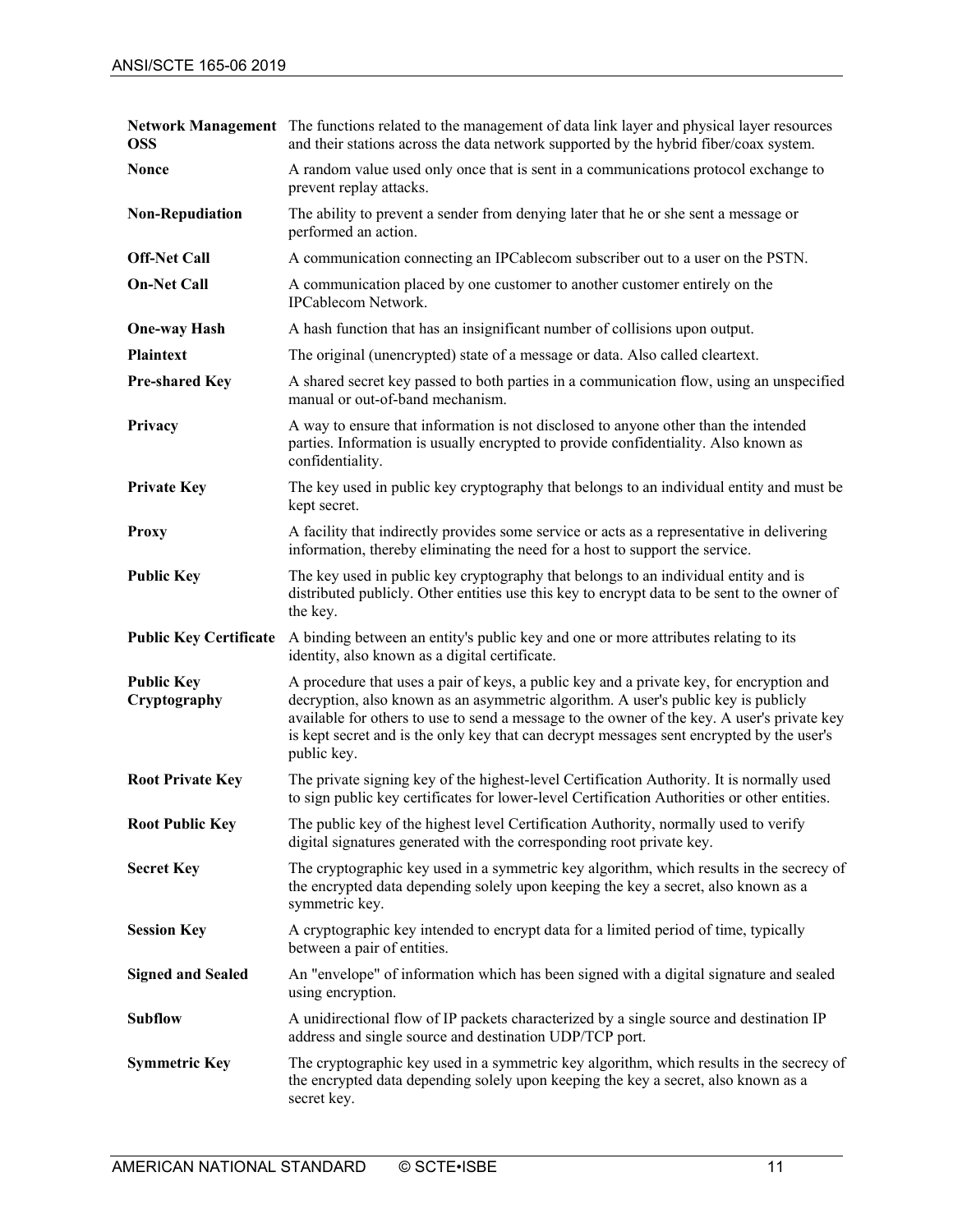| <b>Systems Management</b> | Functions in the application layer related to the management of various Open Systems<br>Interconnection (OSI) resources and their status across all layers of the OSI architecture.                                                                                                                                                                                                                                                                                      |
|---------------------------|--------------------------------------------------------------------------------------------------------------------------------------------------------------------------------------------------------------------------------------------------------------------------------------------------------------------------------------------------------------------------------------------------------------------------------------------------------------------------|
| <b>Transit Delays</b>     | The time difference between the instant at which the first bit of a Protocol Data Unit<br>(PDU) crosses one designated boundary, and the instant at which the last bit of the same<br>PDU crosses a second designated boundary.                                                                                                                                                                                                                                          |
| Trunk                     | An analog or digital connection from a circuit switch that carries user media content and<br>may carry voice signaling $(M_F, R_2, etc.).$                                                                                                                                                                                                                                                                                                                               |
| <b>Tunnel Mode</b>        | An IPsec (ESP or AH) mode that is applied to an IP tunnel, where an outer IP packet<br>header (of an intermediate destination) is added on top of the original, inner IP header. In<br>this case, the ESP or AH transform treats the inner IP header as if it were part of the<br>packet payload. When the packet reaches the intermediate destination, the tunnel<br>terminates and both the outer IP packet header and the IPsec ESP or AH transform are<br>taken out. |
| <b>Upstream</b>           | The direction from the subscriber location toward the headend.                                                                                                                                                                                                                                                                                                                                                                                                           |
| X.509 certificate         | A public key certificate specification developed as part of the ITU-T X.500 standards<br>directory                                                                                                                                                                                                                                                                                                                                                                       |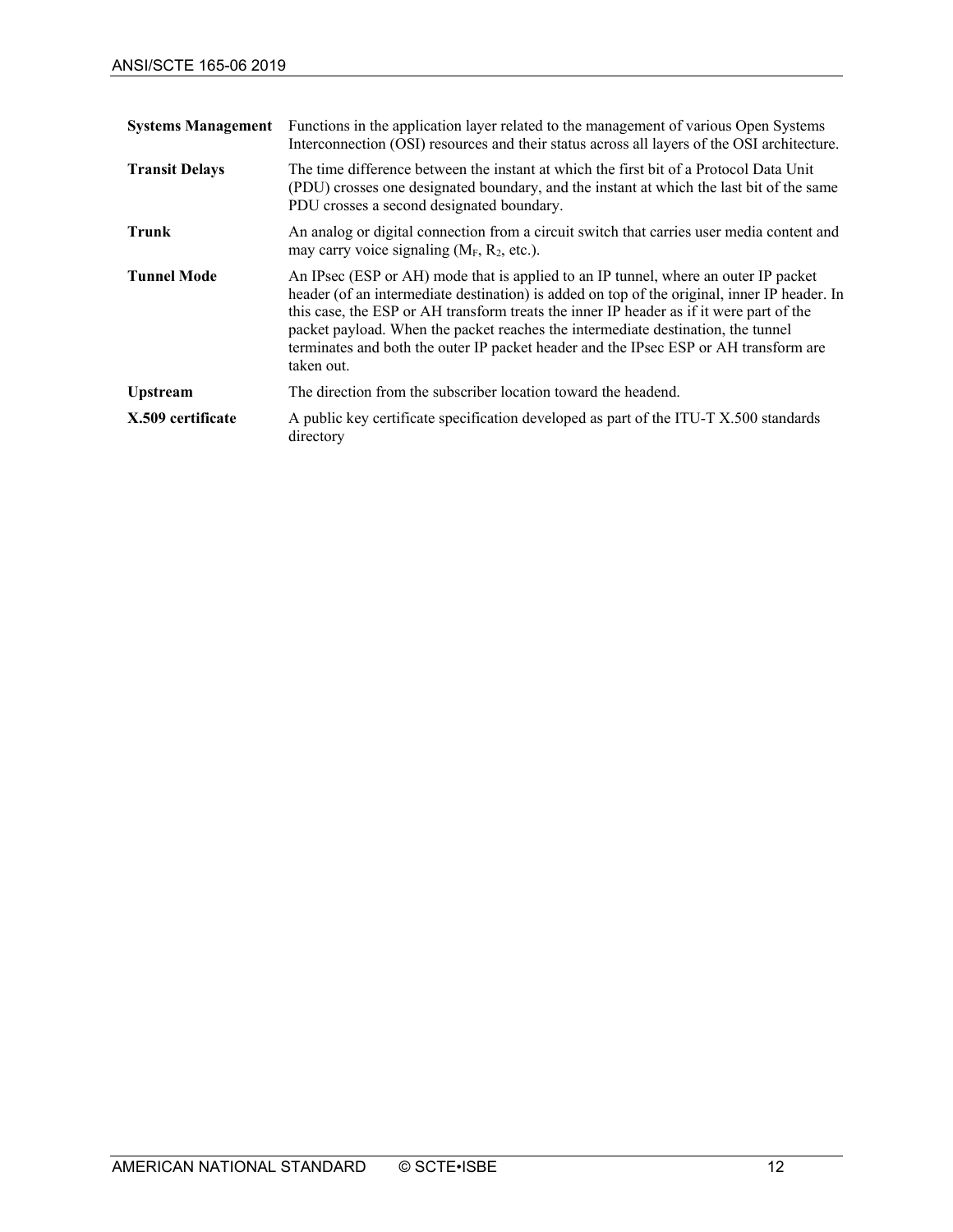# <span id="page-12-0"></span>**4 ABBREVIATIONS AND ACRONYMS**

IPCablecom specifications use the following abbreviations.

| <b>AAA</b>  | Authentication, Authorization and Accounting.                                                                                                                                                                                                                                                               |
|-------------|-------------------------------------------------------------------------------------------------------------------------------------------------------------------------------------------------------------------------------------------------------------------------------------------------------------|
| <b>AES</b>  | Advanced Encryption Standard. A block cipher, used to encrypt the media traffic in IPCablecom.                                                                                                                                                                                                              |
| AF          | Assured Forwarding. This is a DiffServ Per Hop Behavior.                                                                                                                                                                                                                                                    |
| AН          | Authentication header. An IPsec security protocol that provides message integrity for complete IP<br>packets, including the IP header.                                                                                                                                                                      |
| <b>AMA</b>  | Automated Message Accounting. A standard form of call detail records (CDRs) developed and<br>administered by Bellcore (now Telcordia Technologies).                                                                                                                                                         |
| <b>ASD</b>  | Application-Specific Data. A field in some Kerberos key management messages that carries<br>information specific to the security protocol for which the keys are being negotiated.                                                                                                                          |
| AT          | Access Tandem.                                                                                                                                                                                                                                                                                              |
| <b>ATM</b>  | Asynchronous Transfer Mode. A protocol for the transmission of a variety of digital signals using<br>uniform 53-byte cells.                                                                                                                                                                                 |
| BAF         | Bellcore AMA Format, also known as AMA.                                                                                                                                                                                                                                                                     |
| <b>BCID</b> | Billing Correlation ID.                                                                                                                                                                                                                                                                                     |
| $BPI+$      | Baseline Privacy Plus Interface Specification. The security portion of the DOCSIS 1.1 standard that<br>runs on the MAC layer.                                                                                                                                                                               |
| CA          | Certification Authority. A trusted organization that accepts certificate applications from entities,<br>authenticates applications, issues certificates and maintains status information about certificates.                                                                                                |
| CA          | Call Agent. The part of the CMS that maintains the communication state, and controls the line side<br>of the communication.                                                                                                                                                                                 |
| CBC         | Cipher Block Chaining mode. An option in block ciphers that combine (XOR) the previous block of<br>ciphertext with the current block of plaintext before encrypting that block of the message.                                                                                                              |
| <b>CBR</b>  | Constant Bit Rate.                                                                                                                                                                                                                                                                                          |
| <b>CDR</b>  | Call Detail Record. A single CDR is generated at the end of each billable activity. A single billable<br>activity may also generate multiple CDRs.                                                                                                                                                          |
| CIC         | Circuit Identification Code. In ANSI SS7, a two-octet number that uniquely identifies a DSO circuit<br>within the scope of a single SS7 Point Code.                                                                                                                                                         |
| <b>CID</b>  | Circuit ID (Pronounced "kid"). This uniquely identifies an ISUP DS0 circuit on a Media Gateway. It<br>is a combination of the circuit's SS7 gateway point code and Circuit Identification Code (CIC). The<br>SS7 DPC is associated with the Signaling Gateway that has domain over the circuit in question. |
| <b>CIF</b>  | Common Intermediate Format.                                                                                                                                                                                                                                                                                 |
| <b>CIR</b>  | Committed Information Rate.                                                                                                                                                                                                                                                                                 |
| <b>CM</b>   | DOCSIS Cable Modem.                                                                                                                                                                                                                                                                                         |
| <b>CMS</b>  | Cryptographic Message Syntax.                                                                                                                                                                                                                                                                               |
| <b>CMS</b>  | Call Management Server. Controls the audio connections. Also called a Call Agent in MGCP/SGCP<br>terminology. This is one example of an Application Server.                                                                                                                                                 |
| <b>CMTS</b> | Cable Modem Termination System. The device at a cable headend which implements the DOCSIS<br>RFI MAC protocol and connects to CMs over an HFC network.                                                                                                                                                      |
| <b>CMSS</b> | Call Management Server Signaling.                                                                                                                                                                                                                                                                           |
| Codec       | COder-DECoder.                                                                                                                                                                                                                                                                                              |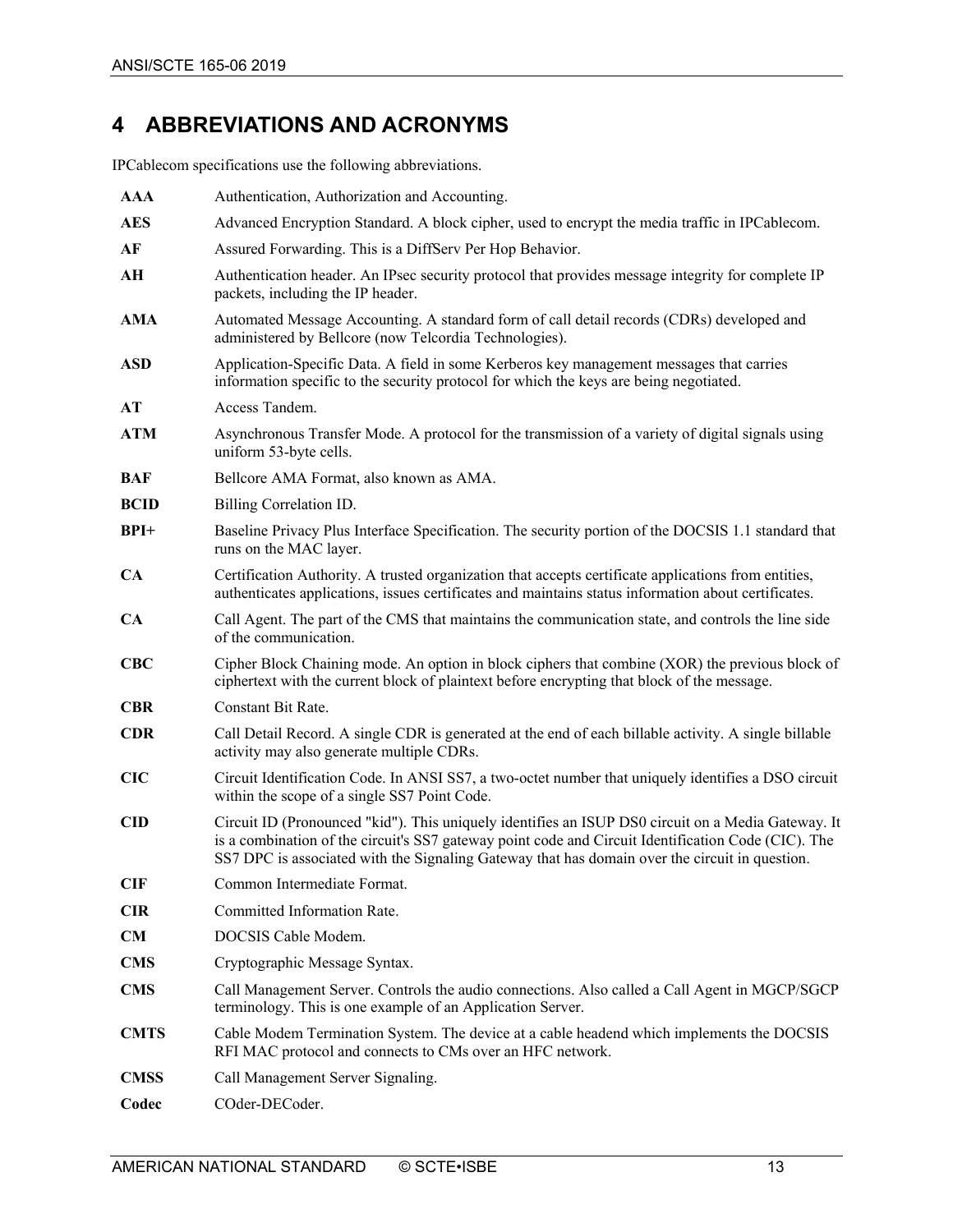| <b>COPS</b>    | Common Open Policy Service protocol. Defined in RFC2748.                                                                                                                                                                                      |
|----------------|-----------------------------------------------------------------------------------------------------------------------------------------------------------------------------------------------------------------------------------------------|
| CoS            | Class of Service. The type 4 tuple of a DOCSIS configuration file.                                                                                                                                                                            |
| <b>CRCX</b>    | Create Connection.                                                                                                                                                                                                                            |
| <b>CSR</b>     | Customer Service Representative.                                                                                                                                                                                                              |
| DA             | Directory Assistance.                                                                                                                                                                                                                         |
| DE             | Default. This is a DiffServ Per Hop Behavior.                                                                                                                                                                                                 |
| <b>DES</b>     | Data Encryption Standard.                                                                                                                                                                                                                     |
| DF             | Delivery Function.                                                                                                                                                                                                                            |
| <b>DHCP</b>    | Dynamic Host Configuration Protocol.                                                                                                                                                                                                          |
| <b>DHCP-D</b>  | DHCP Default. Network Provider DHCP Server.                                                                                                                                                                                                   |
| <b>DNS</b>     | Domain Name Service.                                                                                                                                                                                                                          |
| <b>DOCSIS®</b> | Data-Over-Cable Service Interface Specifications.                                                                                                                                                                                             |
| <b>DPC</b>     | Destination Point Code. In ANSI SS7, a 3-octet number which uniquely identifies an SS7 Signaling<br>Point, either an SSP, STP, or SCP.                                                                                                        |
| <b>DQoS</b>    | Dynamic Quality-of-Service. Assigned on the fly for each communication depending on the QoS<br>requested.                                                                                                                                     |
| DSA            | Dynamic Service Add.                                                                                                                                                                                                                          |
| <b>DSC</b>     | Dynamic Service Change.                                                                                                                                                                                                                       |
| <b>DSCP</b>    | DiffServ Code Point. A field in every IP packet that identifies the DiffServ Per Hop Behavior. In IP<br>version 4, the TOS byte is redefined to be the DSCP. In IP version 6, the Traffic Class octet is used<br>as the DSCP.                 |
| <b>DTMF</b>    | Dual-tone Multi Frequency (tones).                                                                                                                                                                                                            |
| EF             | Expedited Forwarding. A DiffServ Per Hop Behavior.                                                                                                                                                                                            |
| E-MTA          | Embedded MTA. A single node that contains both an MTA and a cable modem.                                                                                                                                                                      |
| EО             | End Office.                                                                                                                                                                                                                                   |
| <b>ESP</b>     | IPsec Encapsulating Security Payload. Protocol that provides both IP packet encryption and optional<br>message integrity, not covering the IP packet header.                                                                                  |
| <b>ETSI</b>    | European Telecommunications Standards Institute.                                                                                                                                                                                              |
| F-link         | F-Links are SS7 links that directly connect two SS7 end points, such as two SSPs. 'F' stands for<br>"Fully Associated."                                                                                                                       |
| <b>FEID</b>    | Financial Entity ID.                                                                                                                                                                                                                          |
| <b>FGD</b>     | Feature Group D signaling.                                                                                                                                                                                                                    |
| <b>FQDN</b>    | Fully Qualified Domain Name. Refer to IETF RFC 2821 for details.                                                                                                                                                                              |
| GC             | Gate Controller.                                                                                                                                                                                                                              |
| <b>GTT</b>     | Global Title Translation.                                                                                                                                                                                                                     |
| <b>HFC</b>     | Hybrid Fiber/Coaxial. An HFC system is a broadband bi-directional shared media transmission<br>system using fiber trunks between the headend and the fiber nodes, and coaxial distribution from the<br>fiber nodes to the customer locations. |
| <b>HMAC</b>    | Hashed Message Authentication Code. A message authentication algorithm, based on either SHA-1<br>or MD5 hash and defined in IETF RFC 2104.                                                                                                    |
| <b>HTTP</b>    | Hypertext Transfer Protocol. Refer to IETF RFC 1945 and RFC 2068.                                                                                                                                                                             |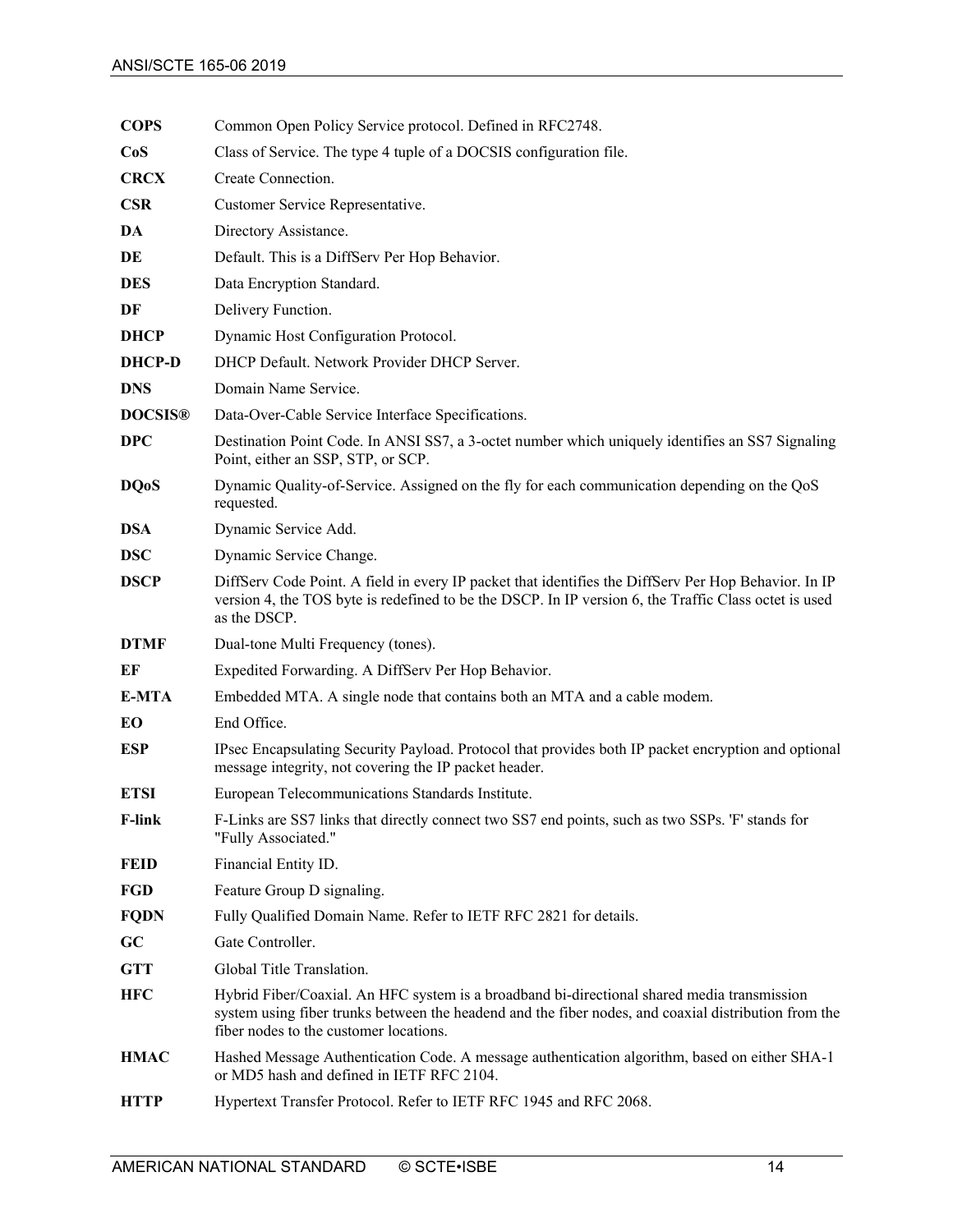| <b>IANA</b>     | Internet Assigned Numbered Authority. See www.ietf.org for details.                                                                                                             |  |
|-----------------|---------------------------------------------------------------------------------------------------------------------------------------------------------------------------------|--|
| IC              | Inter-exchange Carrier.                                                                                                                                                         |  |
| <b>IETF</b>     | Internet Engineering Task Force. A body responsible, among other things, for developing standards<br>used on the Internet. See www.ietf.org for details.                        |  |
| <b>IKE</b>      | Internet Key Exchange. A key-management mechanism used to negotiate and derive keys for SAs in<br>IPsec.                                                                        |  |
| IKE-            | A notation defined to refer to the use of IKE with pre-shared keys for authentication.                                                                                          |  |
| $IKE+$          | A notation defined to refer to the use of IKE with X.509 certificates for authentication.                                                                                       |  |
| IP              | Internet Protocol. An Internet network-layer protocol.                                                                                                                          |  |
| <b>IPsec</b>    | Internet Protocol Security. A collection of Internet standards for protecting IP packets with<br>encryption and authentication.                                                 |  |
| <b>ISDN</b>     | Integrated Services Digital Network.                                                                                                                                            |  |
| <b>ISTP</b>     | Internet Signaling Transport Protocol.                                                                                                                                          |  |
| <b>ISUP</b>     | ISDN User Part. A protocol within the SS7 suite of protocols that is used for call signaling within an<br>SS7 network.                                                          |  |
| <b>ITU</b>      | International Telecommunication Union.                                                                                                                                          |  |
| <b>ITU-T</b>    | International Telecommunication Union-Telecommunication Standardization Sector.                                                                                                 |  |
| <b>IVR</b>      | Interactive Voice Response system.                                                                                                                                              |  |
| <b>KDC</b>      | Key Distribution Center.                                                                                                                                                        |  |
| <b>LATA</b>     | Local Access and Transport Area.                                                                                                                                                |  |
| LD              | Long Distance.                                                                                                                                                                  |  |
| <b>LIDB</b>     | Line Information Database. Contains customer information required for real-time access such as<br>calling card personal identification numbers (PINs) for real-time validation. |  |
| <b>LLC</b>      | Logical Link Control. The Ethernet Packet header and optional 802.1P tag which may encapsulate<br>an IP packet. A sublayer of the Data Link Layer.                              |  |
| <b>LNP</b>      | Local Number Portability. Allows a customer to retain the same number when switching from one<br>local service provider to another.                                             |  |
| <b>LSSGR</b>    | LATA Switching Systems Generic Requirements.                                                                                                                                    |  |
| <b>MAC</b>      | Message Authentication Code. A fixed-length data item that is sent together with a message to<br>ensure integrity, also known as a MIC.                                         |  |
| <b>MAC</b>      | Media Access Control. It is a sublayer of the Data Link Layer. It normally runs directly over the<br>physical layer.                                                            |  |
| MC              | Multipoint Controller.                                                                                                                                                          |  |
| <b>MCU</b>      | Multipoint Conferencing Unit.                                                                                                                                                   |  |
| MD <sub>5</sub> | Message Digest 5. A one-way hash algorithm that maps variable length plaintext into fixed-length<br>(16 byte) ciphertext.                                                       |  |
| <b>MDCP</b>     | Media Device Control Protocol. A media gateway control specification submitted to IETF by<br>Lucent. Now called SCTP.                                                           |  |
| <b>MDCX</b>     | Modify Connection.                                                                                                                                                              |  |
| <b>MDU</b>      | Multi-Dwelling Unit. Multiple units within the same physical building. The term is usually<br>associated with high-rise buildings.                                              |  |
| <b>MEGACO</b>   | Media Gateway Control IETF working group. See www.ietf.org for details.                                                                                                         |  |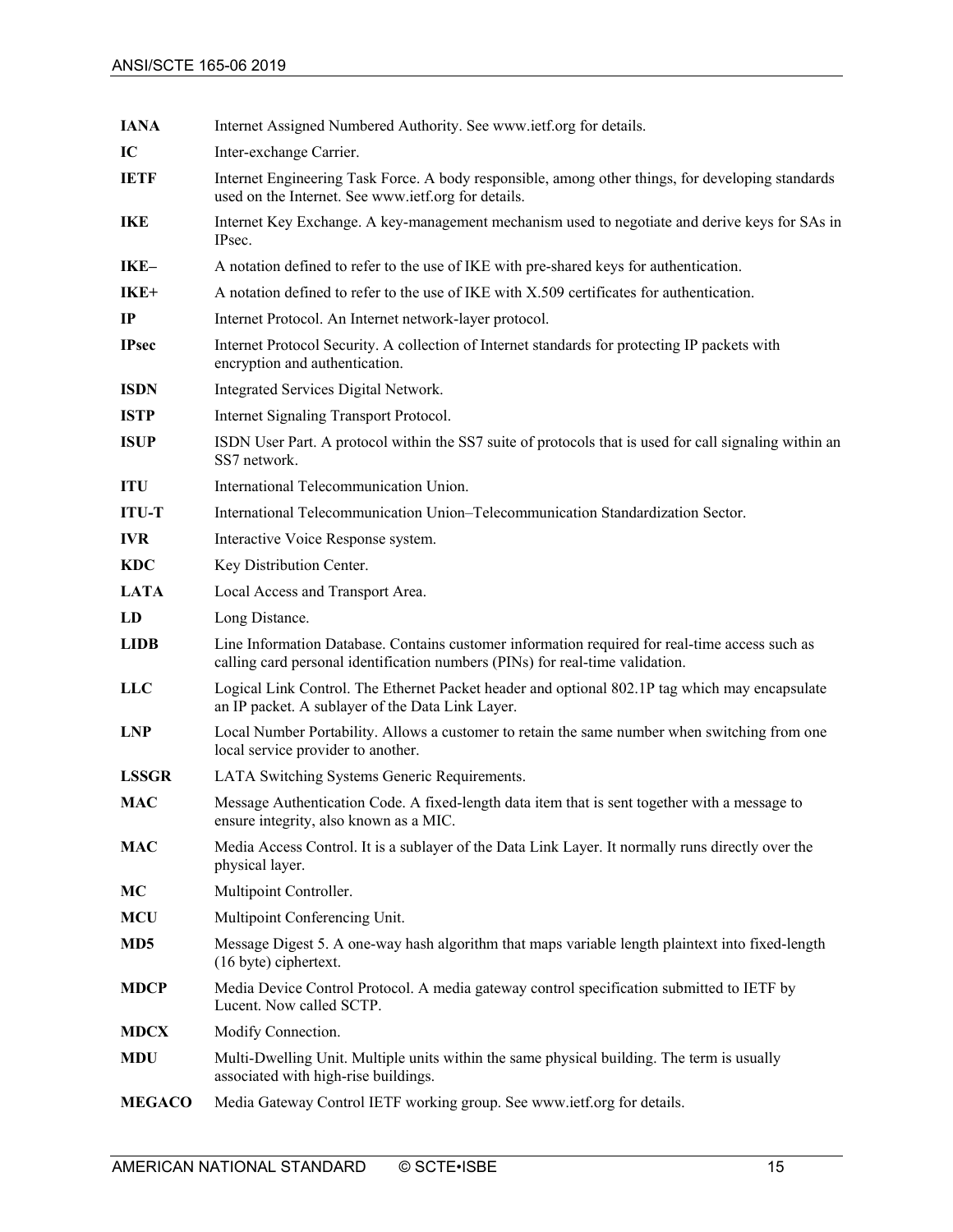| MF                                           | Multi-Frequency.                                                                                                                                                                                                                                                                                                                                                                                                     |  |
|----------------------------------------------|----------------------------------------------------------------------------------------------------------------------------------------------------------------------------------------------------------------------------------------------------------------------------------------------------------------------------------------------------------------------------------------------------------------------|--|
| MG                                           | Media Gateway. Provides the bearer circuit interfaces to the PSTN and transcodes the media stream.                                                                                                                                                                                                                                                                                                                   |  |
| <b>MGC</b>                                   | Media Gateway Controller. The overall controller function of the PSTN gateway. Receives, controls<br>and mediates call-signaling information between the IPCablecom and PSTN.                                                                                                                                                                                                                                        |  |
| <b>MGCP</b>                                  | Media Gateway Control Protocol. Protocol follow-on to SGCP. Refer to IETF 2705.                                                                                                                                                                                                                                                                                                                                      |  |
| MIB                                          | Management Information Base.                                                                                                                                                                                                                                                                                                                                                                                         |  |
| <b>MIC</b>                                   | Message Integrity Code. A fixed-length data item that is sent together with a message to ensure<br>integrity, also known as a Message Authentication Code (MAC).                                                                                                                                                                                                                                                     |  |
| <b>MMC</b>                                   | Multi-Point Mixing Controller. A conferencing device for mixing media streams of multiple<br>connections.                                                                                                                                                                                                                                                                                                            |  |
| <b>MSB</b>                                   | Most Significant Bit.                                                                                                                                                                                                                                                                                                                                                                                                |  |
| <b>MSO</b>                                   | Multi-System Operator. A cable company that operates many headend locations in several cities.                                                                                                                                                                                                                                                                                                                       |  |
| <b>MSU</b>                                   | Message Signal Unit.                                                                                                                                                                                                                                                                                                                                                                                                 |  |
| <b>MTA</b>                                   | Multimedia Terminal Adapter. Contains the interface to a physical voice device, a network<br>interface, CODECs, and all signaling and encapsulation functions required for VoIP transport, class<br>features signaling, and QoS signaling.                                                                                                                                                                           |  |
| <b>MTP</b>                                   | The Message Transfer Part. A set of two protocols (MTP 2, MTP 3) within the SS7 suite of<br>protocols that are used to implement physical, data link, and network-level transport facilities within<br>an SS7 network.                                                                                                                                                                                               |  |
| <b>MWD</b>                                   | Maximum Waiting Delay.                                                                                                                                                                                                                                                                                                                                                                                               |  |
| <b>NANP</b>                                  | North American Numbering Plan.                                                                                                                                                                                                                                                                                                                                                                                       |  |
| <b>NANPNAT</b>                               | North American Numbering Plan Network Address Translation.                                                                                                                                                                                                                                                                                                                                                           |  |
| <b>NAT</b><br><b>Network</b><br><b>Layer</b> | Network Address Translation. Layer 3 in the Open System Interconnection (OSI) architecture. This<br>layer provides services to establish a path between open systems.                                                                                                                                                                                                                                                |  |
| <b>NCS</b>                                   | Network Call Signaling.                                                                                                                                                                                                                                                                                                                                                                                              |  |
| <b>NPA-NXX</b>                               | Numbering Plan Area (more commonly known as area code) NXX (sometimes called exchange)<br>represents the next three numbers of a traditional phone number. The N can be any number from 2-9<br>and the Xs can be any number. The combination of a phone number's NPA-NXX will usually<br>indicate the physical location of the call device. The exceptions include toll-free numbers and ported<br>number (see LNP). |  |
| <b>NTP</b>                                   | Network Time Protocol. An internet standard used for synchronizing clocks of elements distributed<br>on an IP network.                                                                                                                                                                                                                                                                                               |  |
| <b>NTSC</b>                                  | National Television Standards Committee. Defines the analog color television broadcast standard<br>used today in North America.                                                                                                                                                                                                                                                                                      |  |
| <b>OID</b>                                   | Object Identification.                                                                                                                                                                                                                                                                                                                                                                                               |  |
| <b>OSP</b>                                   | Operator Service Provider.                                                                                                                                                                                                                                                                                                                                                                                           |  |
| <b>OSS</b>                                   | Operations Systems Support. The back-office software used for configuration, performance, fault,<br>accounting, and security management.                                                                                                                                                                                                                                                                             |  |
| <b>OSS-D</b>                                 | OSS Default. Network Provider Provisioning Server.                                                                                                                                                                                                                                                                                                                                                                   |  |
| PAL                                          | Phase Alternate Line. The European color television format that evolved from the American NTSC<br>standard.                                                                                                                                                                                                                                                                                                          |  |
| <b>PCES</b>                                  | IPCablecom Electronic Surveillance.                                                                                                                                                                                                                                                                                                                                                                                  |  |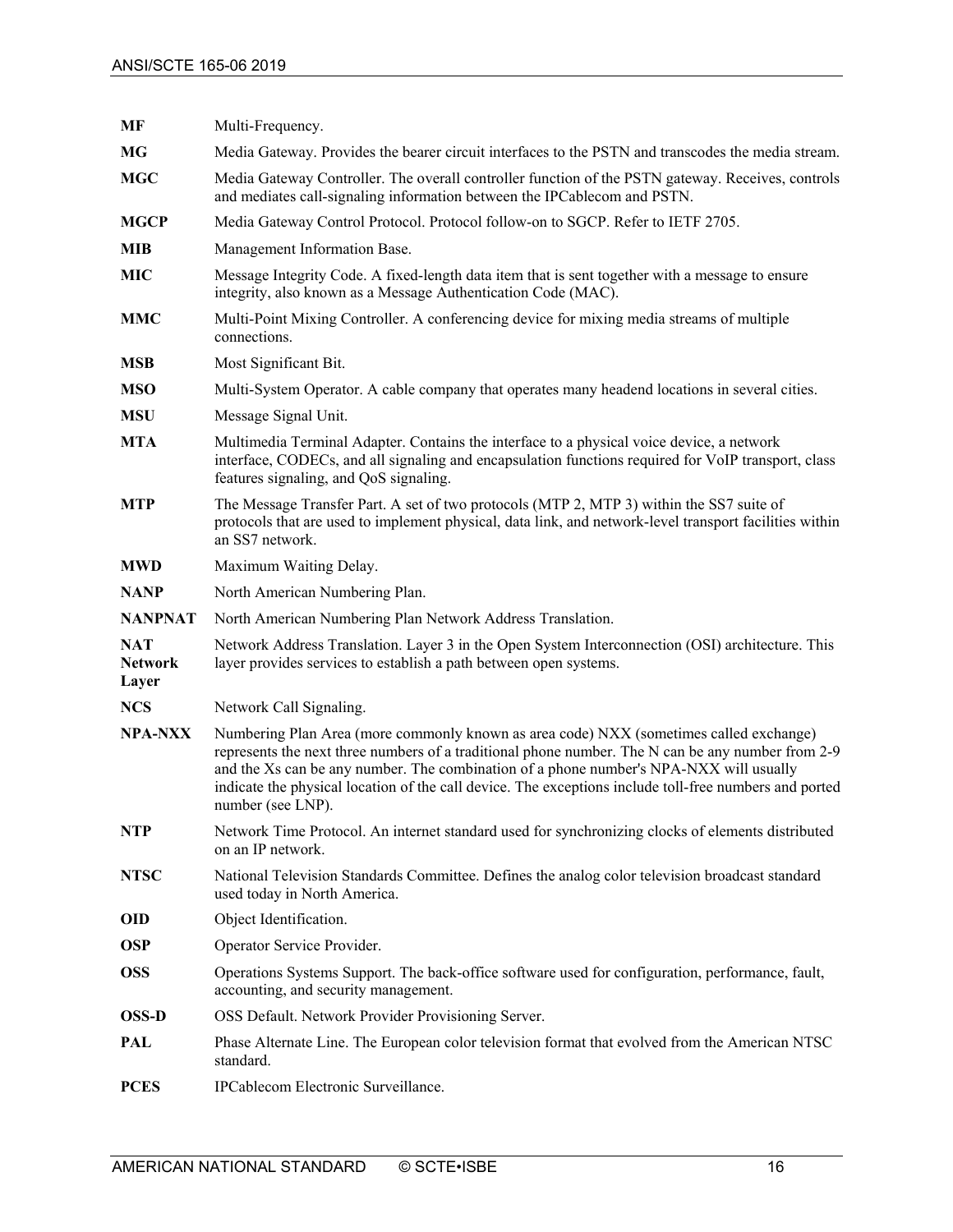| <b>PCM</b>             | Pulse Code Modulation. A commonly employed algorithm to digitize an analog signal (such as a<br>human voice) into a digital bit stream using simple analog-to-digital conversion techniques.                                                                                                                      |  |
|------------------------|-------------------------------------------------------------------------------------------------------------------------------------------------------------------------------------------------------------------------------------------------------------------------------------------------------------------|--|
| <b>PDU</b>             | Protocol Data Unit.                                                                                                                                                                                                                                                                                               |  |
| <b>PHS</b>             | Payload Header Suppression. A DOCSIS technique for compressing the Ethernet, IP, and UDP<br>headers of RTP packets.                                                                                                                                                                                               |  |
| <b>PKCROSS</b>         | Public-Key Cryptography for Cross-Realm Authentication. Utilizes PKINIT for establishing the<br>inter-realm keys and associated inter-realm policies to be applied in issuing cross-realm service<br>tickets between realms and domains in support of Intradomain and Interdomain CMS-to-CMS<br>signaling (CMSS). |  |
| <b>PKCS</b>            | Public-Key Cryptography Standards. Published by RSA Data Security Inc. These Standards describe<br>how to use public key cryptography in a reliable, secure and interoperable way.                                                                                                                                |  |
| PKI                    | Public-Key Infrastructure. A process for issuing public key certificates, which includes standards,<br>Certification Authorities, communication between authorities and protocols for managing<br>certification processes.                                                                                        |  |
| <b>PKINIT</b>          | Public-Key Cryptography for Initial Authentication. The extension to the Kerberos protocol that<br>provides a method for using public-key cryptography during initial authentication.                                                                                                                             |  |
| <b>PSC</b>             | Payload Service Class Table, a MIB table that maps RTP payload Type to a Service Class Name.                                                                                                                                                                                                                      |  |
| <b>PSFR</b>            | Provisioned Service Flow Reference. An SFR that appears in the DOCSIS configuration file.                                                                                                                                                                                                                         |  |
| <b>PSTN</b>            | Public Switched Telephone Network.                                                                                                                                                                                                                                                                                |  |
| <b>QCIF</b>            | Quarter Common Intermediate Format.                                                                                                                                                                                                                                                                               |  |
| QoS                    | Quality of Service. Guarantees network bandwidth and availability for applications.                                                                                                                                                                                                                               |  |
| <b>RADIUS</b>          | Remote Authentication Dial-In User Service. An internet protocol (IETF RFC 2865 and RFC 2866)<br>originally designed for allowing users dial-in access to the internet through remote servers. Its<br>flexible design has allowed it to be extended well beyond its original intended use.                        |  |
| <b>RAS</b>             | Registration, Admissions and Status. RAS Channel is an unreliable channel used to convey the RAS<br>messages and bandwidth changes between two H.323 entities.                                                                                                                                                    |  |
| RC4                    | Rivest Cipher 4. A variable length stream cipher. Optionally used to encrypt the media traffic in<br>IPCablecom.                                                                                                                                                                                                  |  |
| <b>RFC</b>             | Request for Comments. Technical policy documents approved by the IETF which are available on<br>the World Wide Web at http://www.ietf.cnri.reston.va.us/rfc.html.                                                                                                                                                 |  |
| RFI                    | The DOCSIS Radio Frequency Interface specification.                                                                                                                                                                                                                                                               |  |
| $RJ-11$                | Registered Jack-11. A standard 4-pin modular connector commonly used in the United States for<br>connecting a phone unit into a wall jack.                                                                                                                                                                        |  |
| <b>RKS</b>             | Record Keeping Server. The device, which collects and correlates the various Event Messages.                                                                                                                                                                                                                      |  |
| <b>RSA</b>             | A public-key, or asymmetric, cryptographic algorithm used to provide authentication and encryption<br>services. RSA stands for the three inventors of the algorithm; Rivest, Shamir, Adleman.                                                                                                                     |  |
| <b>RSA Key</b><br>Pair | A public/private key pair created for use with the RSA cryptographic algorithm.                                                                                                                                                                                                                                   |  |
| <b>RTCP</b>            | Real-Time Control Protocol.                                                                                                                                                                                                                                                                                       |  |
| <b>RTO</b>             | Retransmission Timeout.                                                                                                                                                                                                                                                                                           |  |
| <b>RTP</b>             | Real-time Transport Protocol. A protocol for encapsulating encoded voice and video streams. Refer<br>to IETF RFC 1889.                                                                                                                                                                                            |  |
| <b>SA</b>              | Security Association. A one-way relationship between sender and receiver offering security services<br>on the communication flow.                                                                                                                                                                                 |  |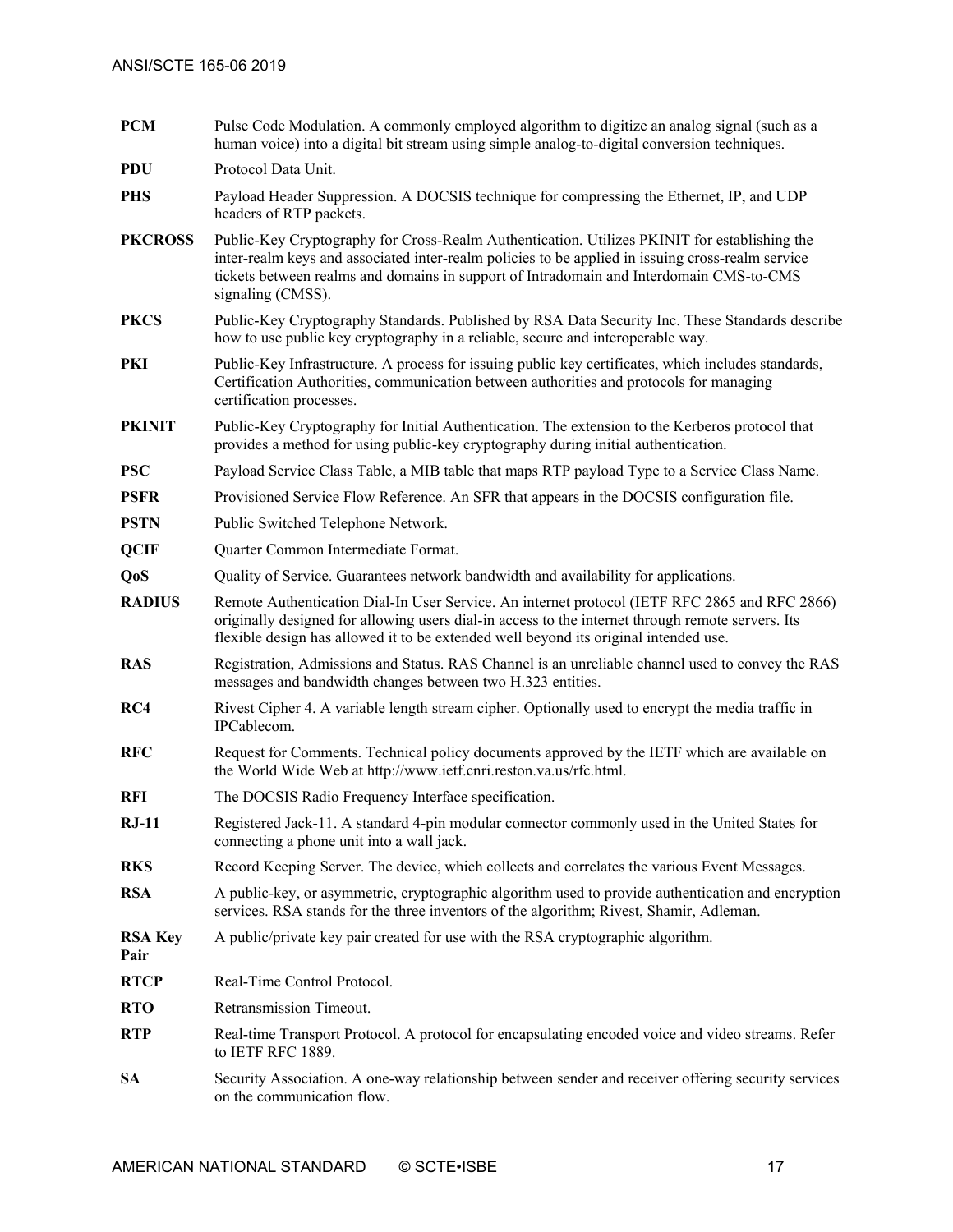| <b>SAID</b>   | Security Association Identifier. Uniquely identifies SAs in the DOCSIS Baseline Privacy Plus<br>Interface (BPI+) security protocol.                                                                                                                                                                                                              |  |
|---------------|--------------------------------------------------------------------------------------------------------------------------------------------------------------------------------------------------------------------------------------------------------------------------------------------------------------------------------------------------|--|
| <b>SCCP</b>   | Signaling Connection Control Part. A protocol within the SS7 suite of protocols that provides two<br>functions in addition to those provided within MTP. The first function is the ability to address<br>applications within a signaling point. The second function is Global Title Translation.                                                 |  |
| <b>SCP</b>    | Service Control Point. A Signaling Point within the SS7 network, identifiable by a Destination Point<br>Code that provides database services to the network.                                                                                                                                                                                     |  |
| <b>SCTP</b>   | Stream Control Transmission Protocol.                                                                                                                                                                                                                                                                                                            |  |
| <b>SDP</b>    | Session Description Protocol.                                                                                                                                                                                                                                                                                                                    |  |
| <b>SDU</b>    | Service Data Unit. Information delivered as a unit between peer service access points.                                                                                                                                                                                                                                                           |  |
| SF            | Service Flow. A unidirectional flow of packets on the RF interface of a DOCSIS system.                                                                                                                                                                                                                                                           |  |
| <b>SFID</b>   | Service Flow ID. A 32-bit integer assigned by the CMTS to each DOCSIS Service Flow defined<br>within a DOCSIS RF MAC domain. SFIDs are considered to be in either the upstream direction<br>(USFID) or downstream direction (DSFID). Upstream Service Flow IDs and Downstream Service<br>Flow IDs are allocated from the same SFID number space. |  |
| <b>SFR</b>    | Service Flow Reference. A 16-bit message element used within the DOCSIS TLV parameters of<br>Configuration Files and Dynamic Service messages to temporarily identify a defined Service Flow.<br>The CMTS assigns a permanent SFID to each SFR of a message.                                                                                     |  |
| SG            | Signaling Gateway. An SG is a signaling agent that receives/sends SCN native signaling at the edge<br>of the IP network. In particular, the SS7 SG function translates variants ISUP and TCAP in an SS7-<br>Internet Gateway to a common version of ISUP and TCAP.                                                                               |  |
| <b>SGCP</b>   | Simple Gateway Control Protocol. Earlier draft of MGCP.                                                                                                                                                                                                                                                                                          |  |
| $SHA - 1$     | Secure Hash Algorithm 1. A one-way hash algorithm.                                                                                                                                                                                                                                                                                               |  |
| <b>SID</b>    | Service ID. A 14-bit number assigned by a CMTS to identify an upstream virtual circuit. Each SID<br>separately requests and is granted the right to use upstream bandwidth.                                                                                                                                                                      |  |
| <b>SIP</b>    | Session Initiation Protocol. An application-layer control (signaling) protocol for creating,<br>modifying, and terminating sessions with one or more participants.                                                                                                                                                                               |  |
| $SIP+$        | Session Initiation Protocol Plus. An extension to SIP.                                                                                                                                                                                                                                                                                           |  |
| <b>S-MTA</b>  | Standalone MTA. A single node that contains an MTA and a non-DOCSIS MAC (e.g., ethernet).                                                                                                                                                                                                                                                        |  |
| <b>SNMP</b>   | Simple Network Management Protocol.                                                                                                                                                                                                                                                                                                              |  |
| <b>SOHO</b>   | Small Office/Home Office.                                                                                                                                                                                                                                                                                                                        |  |
| SS7           | Signaling System number 7. An architecture and set of protocols for performing out-of-band call<br>signaling with a telephone network.                                                                                                                                                                                                           |  |
| SSP           | Service Switching Point. SSPs are points within the SS7 network that terminate SS7 signaling links<br>and also originate, terminate, or tandem switch calls.                                                                                                                                                                                     |  |
| <b>STP</b>    | Signal Transfer Point. A node within an SS7 network that routes signaling messages based on their<br>destination address. This is essentially a packet switch for SS7. It may also perform additional<br>routing services such as Global Title Translation.                                                                                      |  |
| TCAP          | Transaction Capabilities Application Protocol. A protocol within the SS7 stack that is used for<br>performing remote database transactions with a Signaling Control Point.                                                                                                                                                                       |  |
| TCP           | Transmission Control Protocol.                                                                                                                                                                                                                                                                                                                   |  |
| TD            | Timeout for Disconnect.                                                                                                                                                                                                                                                                                                                          |  |
| <b>TFTP</b>   | Trivial File Transfer Protocol.                                                                                                                                                                                                                                                                                                                  |  |
| <b>TFTP-D</b> | Default - Trivial File Transfer Protocol.                                                                                                                                                                                                                                                                                                        |  |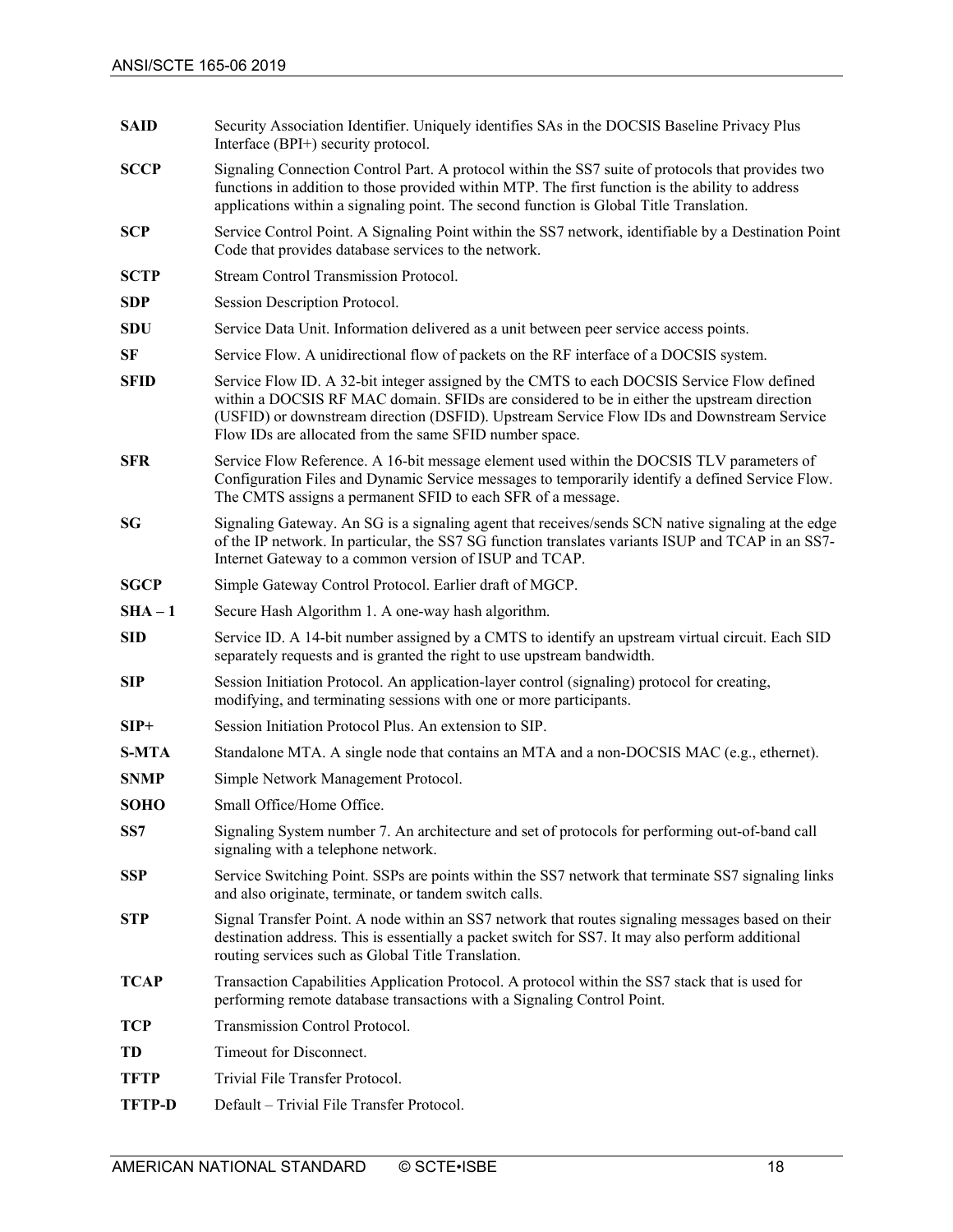| <b>TGS</b>    | Ticket Granting Server. A sub-system of the KDC used to grant Kerberos tickets.                                                                     |  |
|---------------|-----------------------------------------------------------------------------------------------------------------------------------------------------|--|
| <b>TGW</b>    | Telephony Gateway.                                                                                                                                  |  |
| <b>TIPHON</b> | Telecommunications and Internet Protocol Harmonization Over Network.                                                                                |  |
| <b>TLV</b>    | Type-Length-Value. A tuple within a DOCSIS configuration file.                                                                                      |  |
| TN            | Telephone Number.                                                                                                                                   |  |
| <b>ToD</b>    | Time-of-Day Server.                                                                                                                                 |  |
| <b>TOS</b>    | Type of Service. An 8-bit field of every IP version 4 packet. In a DiffServ domain, the TOS byte is<br>treated as the DiffServ Code Point, or DSCP. |  |
| <b>TSG</b>    | Trunk Subgroup.                                                                                                                                     |  |
| <b>UDP</b>    | User Datagram Protocol. A connectionless protocol built upon Internet Protocol (IP).                                                                |  |
| <b>VAD</b>    | Voice Activity Detection.                                                                                                                           |  |
| <b>VBR</b>    | Variable Bit Rate.                                                                                                                                  |  |
| <b>VoIP</b>   | Voice-over-IP.                                                                                                                                      |  |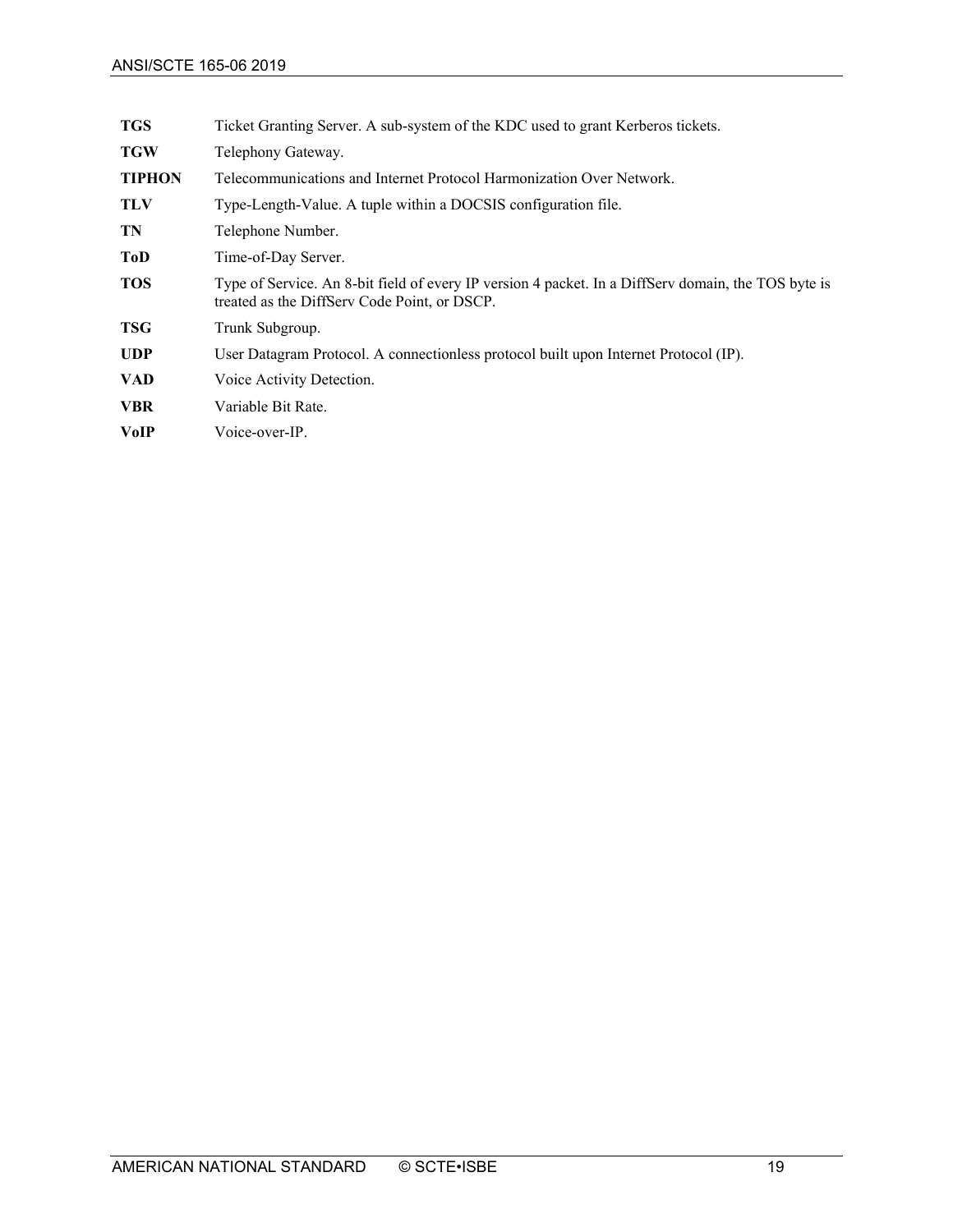# <span id="page-19-0"></span>**5 OVERVIEW**

IPCablecom MIB modules are designed to provide necessary functionality defined in IPCablecom 1.5 specifications. The MIB design follows the same multi-phase schedule as the rest of IPCablecom specifications[. Table 1](#page-4-2) lists IPCablecom functional areas that are in scope of IPCablecom 1.5. Additionally, in this specification, the term "DOCSIS" is used to refer to DOCSIS version 1.1 or later, unless explicitly specified otherwise.

## <span id="page-19-1"></span>**5.1 IPCablecom Reference Architecture**

The conceptual diagram for the IPCablecom architecture is shown i[n Figure 1.](#page-19-3)

Please refer to the architecture document [\[1\]](#page-6-7) for more detailed information concerning the IPCablecom architecture.



*Figure 1. IPCablecom Reference Architecture*

# <span id="page-19-3"></span><span id="page-19-2"></span>**5.2 General Requirements**

The IPCablecom MIBs Framework Specification follows the Internet Standard Management Framework described in RFC 3410 [\[22\].](#page-7-4) Additionally, the following requirements have been considered in the design of the IPCablecom MIB modules:

- IPCablecom devices must be compliant with DOCSIS; therefore IPCablecom devices MUST support DOCSIS MIBs as defined in Section [6.1](#page-25-1) of this document.
- Take a minimalist approach for design of the IPCablecom MIB modules, i.e., if other MIB modules define the same functions, then rely on these MIB modules rather than create new ones.
- Organize MIB modules to support Embedded MTA (E-MTA).
- Organize MIB modules so as to allow functional partitioning of DOCSIS (high-speed data) and IPCablecom (voice) features.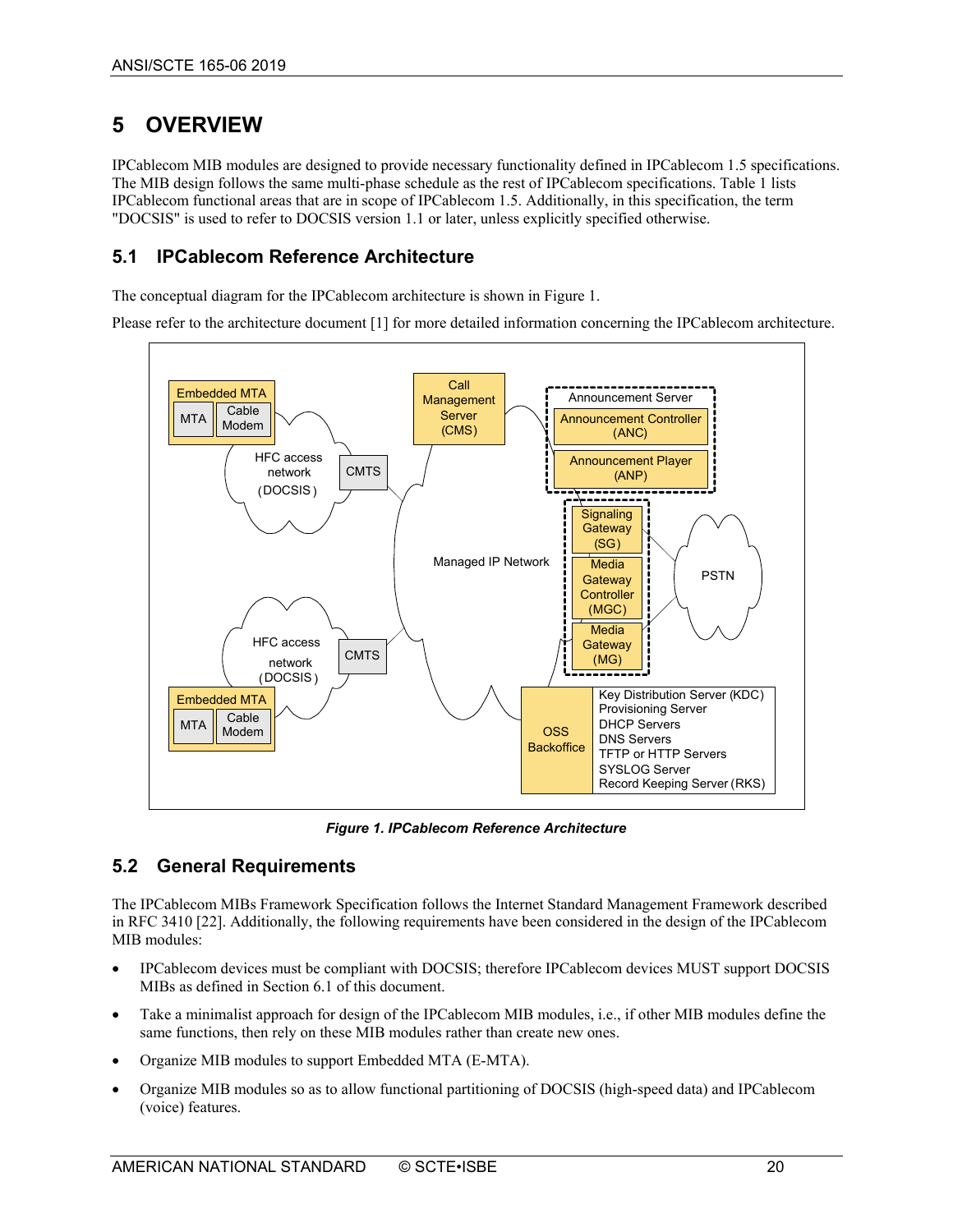- DOCSIS within IPCablecom applications requires support of SNMPv3 and SNMPv2; therefore IPCablecom MIB agents MUST comply with SNMPv3 and SNMPv2.
- IPCablecom MIB modules MUST comply with SMIv2 as defined in IETF STD 58 [\[28\].](#page-7-5)

In the following sections we will consider some of these requirements in detail.

#### <span id="page-20-0"></span>**5.2.1 Provisioning and Network Management Service Provider**

A single physical device (e.g., E-MTA) will be completely provisioned and managed by a single business entity. In the case of multiple service providers offering different services on the same device (e.g., data by one provider, voice by another provider), a secondary service provider will act as the "contractor" for the primary provider in the areas of device provisioning and management.



*Figure 2. Partitioning of Management Domains*

#### <span id="page-20-2"></span><span id="page-20-1"></span>**5.2.2 Support for Embedded MTAs**

The IPCablecom MIB modules include features for E-MTAs. DOCSIS Cable Modems with E-MTAs adhere to the DOCSIS and eDOCSIS specifications MIBs requirements defined in Section [6.1.](#page-25-1)

[Figure 3](#page-21-1) describes the possible MIB module implementation for an E-MTA.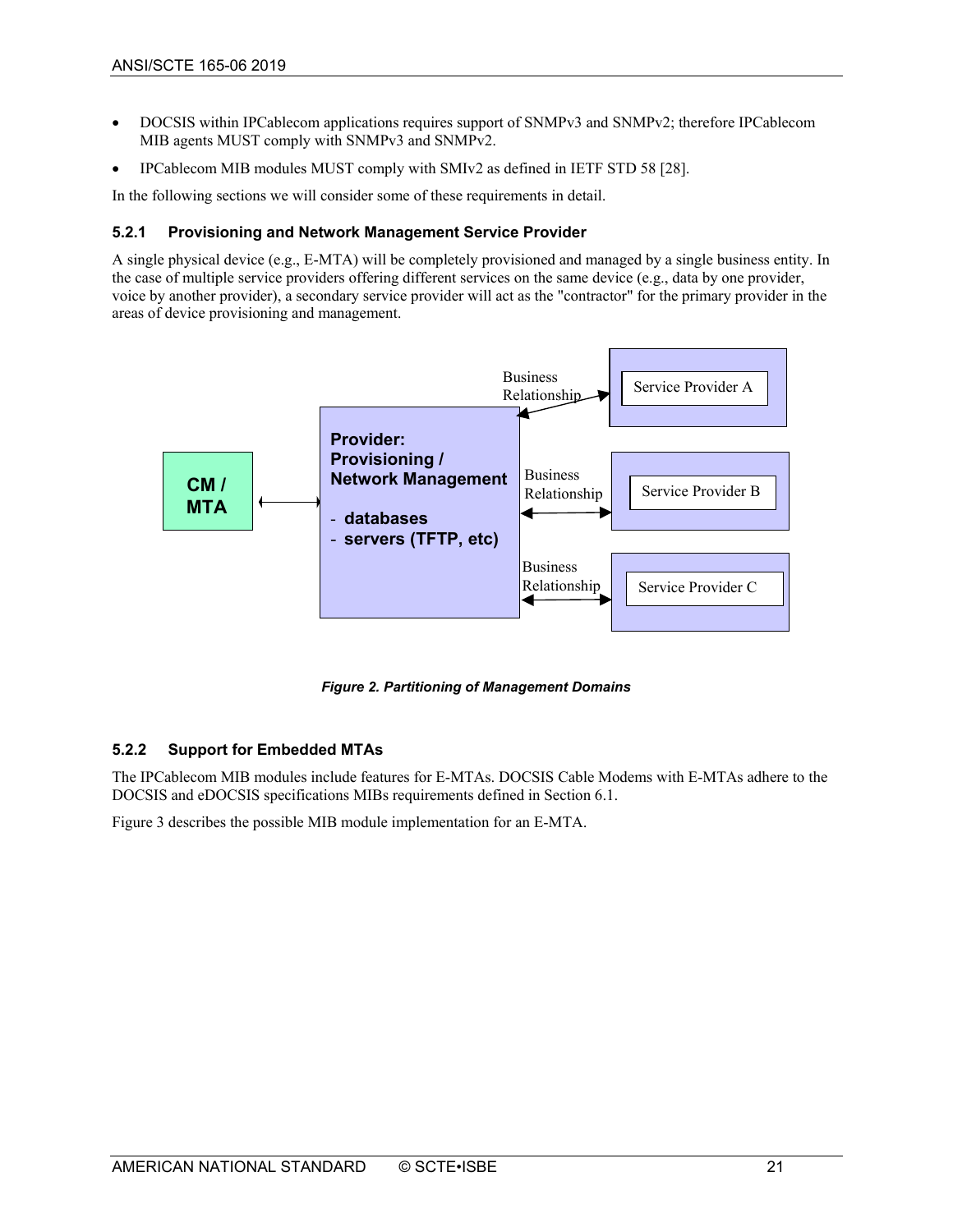

**MTA MIB Implementation**

*Figure 3. Embedded and Standalone MTA Implementations*

#### <span id="page-21-1"></span><span id="page-21-0"></span>**5.2.3 SNMP Considerations**

SNMPv3 provides an extended User Security Model, which implies changes to the way SNMP packets are exchanged between agents and managers. Since MIB modules are used to define the content of the packets, the changes for SNMPv3 do not affect MIB design.

IPCablecom MIB modules MUST conform to SMIv2 [\[28\].](#page-7-5)

The following IETF RFCs provide more information on SNMPv3:

- IETF RFC 3410, Introduction and Applicability Statements for Internet Standard Management Framewor[k \[22\],](#page-7-4)
- IETF RFC 3411, An Architecture for Describing Simple Network Management Protocol (SNMP[\) \[23\],](#page-7-6)
- IETF RFC 3412, Message Processing and Dispatching for the Simple Network Management Protocol (SNMP) [\[24\],](#page-7-7)
- IETF RFC 3413, Simple Network Management Protocol (SNMP) Applications [\[25\],](#page-7-8)
- IETF RFC 3414, User-based Security Model (USM) for version 3 of the Simple Network Management Protocol (SNMPv3) [\[26\],](#page-7-9)
- IETF RFC 3415, View-based Access Control Model (VACM) for the Simple Network Management Protocol (SNMP) [\[27\].](#page-7-10)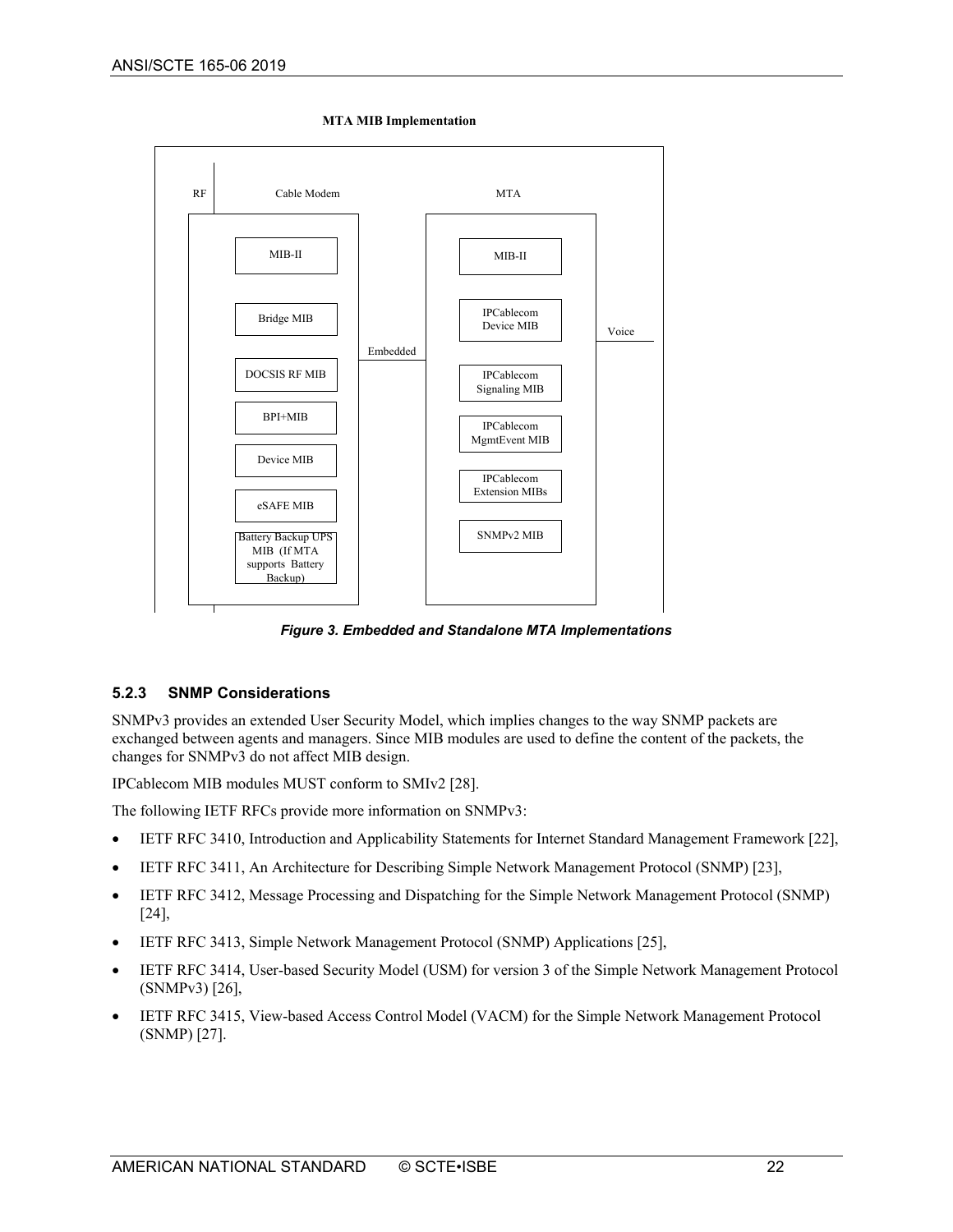#### <span id="page-22-0"></span>*5.2.3.1 USM Requirements*

The usmUserTable MUST be configured immediately after the AP Reply received from the Provisioning Server with the following entries.

```
usmUserEngineID - the SNMP local engine id 
usmUserName - MTA-Prov-xx:xx:xx:xx:xx:xx
usmUserSecurityName - MTA-Prov-xx:xx:xx:xx:xx:xx
usmUserCloneFrom – 0.0
usmUserAuthProtocol - usmHMACMD5AuthProtocol or
                        usmHMACSHAAuthProtocol
usmUserAuthKeyChange – ""
usmUserOwnAuthKeyChange – ""
usmUserPrivProtocol – usmDESPrivProtocol if privacy indicated in AP Reply, 
usmNoPrivProtocol if no privacy is indicated in the AP Reply.
UsmUserPrivKeyChange – ""
UsmUserOwnPrivKeyChange – ""
usmUserPublic ''"
usmUserStorageType - permanent
usmUserStatus – active
```
The xx:xx:xx:xx:xx:xx in the usmUserName and usmUserSecurityName represents the MAC address of the E-MTA.

Initial authentication and privacy keys for this user are derived from the AP Reply message.

New users MAY be created by cloning as defined in SNMPv3. This MAY be done through the config file, or later through SNMP Set operations.

#### <span id="page-22-1"></span>*5.2.3.2 VACM Requirements*

The following VACM entries MUST be defined for IPCablecom. Other table entries MAY be implemented at vendor or operator discretion.

VACM views MUST be defined for IPCablecom as described below.

#### *5.2.3.2.1 VacmSecurityToGroup Table*

The following configuration of the vacmSecurityToGroup table provides a read/write/create view.

```
vacmSecurityModel - USM
vacmSecurityName - "MTA-Prov-xx:xx:xx:xx:xx:xx'
vacmGroupName - 'PacketCableFullAccess'
vacmSecurityToGroupStorageType - permanent
vacmSecurityToGroupStatus - active
```
#### *5.2.3.2.2 vacmAccessTable*

The vacmAccessTable MUST be configured with the following entries. Other table entries MAY be implemented at vendor or operator discretion.

#### 5.2.3.2.2.1 Full Access

This configuration allows for read access of all MIB modules in the E-MTA, write access to IPCablecom MIB modules, and notifications as defined in the IPCablecom MIB modules:

```
vacmGroupName – PacketCableFullAccess
vacmAccessContextPrefix – ""
vacmAccessSecurityModel - USM
vacmAccessSecurityLevel – authPriv or authNoPriv, depending on whether privacy has 
been specified 
vacmAccessContextMatch – exact
```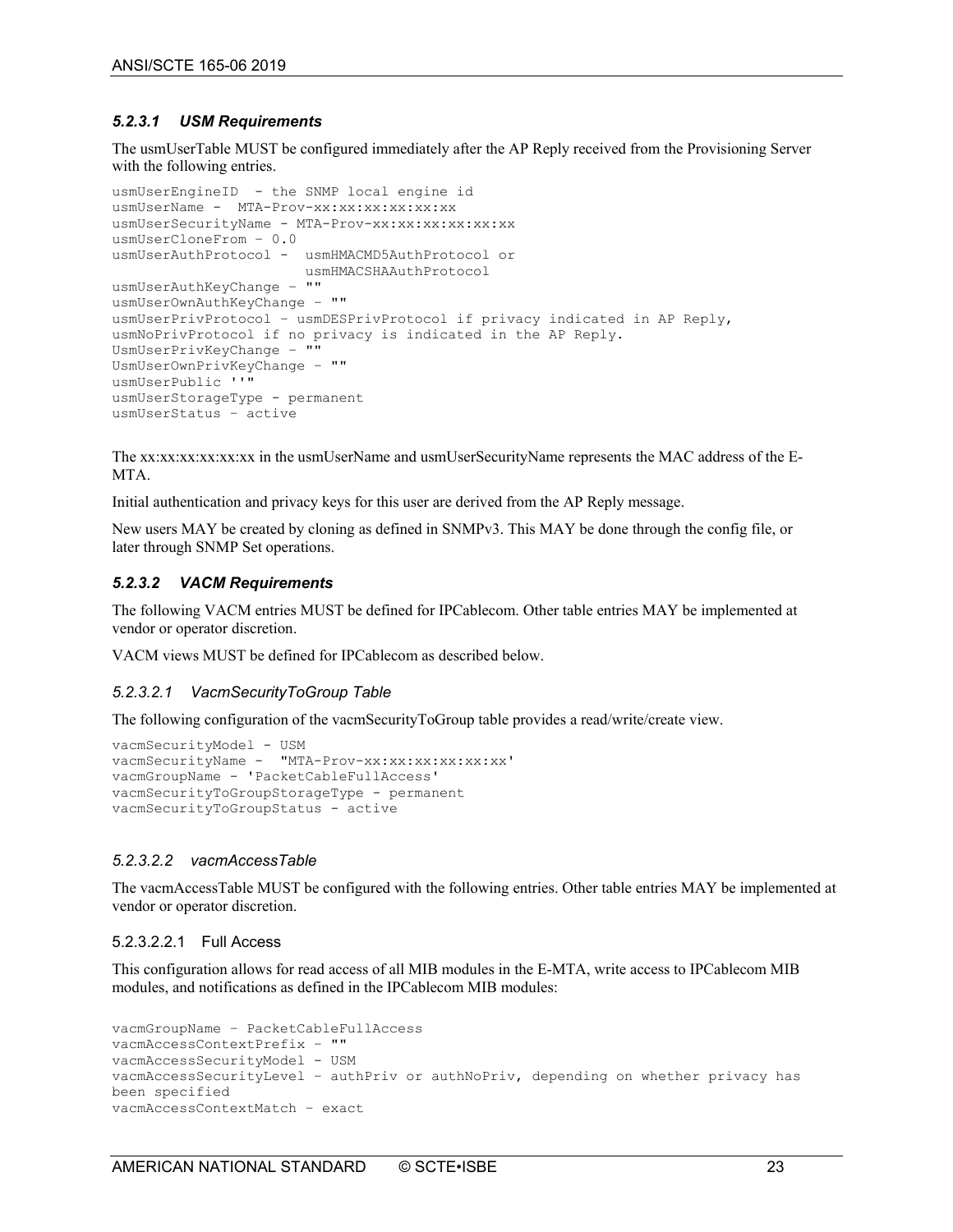```
vacmAccessReadViewName – ReadOnlyView
vacmAccessWriteViewName – FullAccessView
vacmAccess NotifyViewName – NotifyView
vacmAccessStorageType – permanent
vacmAccessStatus - active
```
#### *5.2.3.2.3 MIB View Requirements*

The FullAccessView MUST consist of the MIB2 system group, the IFMIB, and all IPCablecom defined MIB modules. It MAY include vendor defined MIBs, VACM, USM, and Notifications MIB. The following lists the required OIDs:

```
1.3.6.1.2.1.1 /* MIB-II system group MIB tree */<br>1.3.6.1.2.1.2.2 /* MIB-II IF MIB tree */
1.3.6.1.2.1.2.2 /* MIB-II IF MIB tree */<br>1.3.6.1.4.1.4491.2.2 /* PacketCable Project M
                                      /* PacketCable Project MIB tree */<br>/* NOTIFY MIB tree */
1.3.6.1.6.3.13<br>1.3.6.1.6.3.151.3.6.1.6.3.15 /* USM MIB tree */<br>1.3.6.1.6.3.16 /* VACM MIB tree *
                                        /* VACM MIB tree */
```
The ReadOnlyView MUST consist of the entire MIB tree contained in the MTA, including IPCablecom defined MIB modules, and vendor defined MIB modules for IPCablecom.

1.3.6.1 /\* Full Internet MIB Tree\*/

The NotifyView MUST consist of the MTA MIB tree, MIB-2 System MIB tree and the snmpTrapOID MIB. It MAY include vendor defined MIB modules.

```
1.3.6.1.4.1.4491.2.2.1 /*MTA mib tree*/<br>1.3.6.1.2.1.1 /* MIB-2 system
1.3.6.1.2.1.1 /* MIB-2 system mib tree */<br>1.3.6.1.6.3.1.1.4.1.0 /* snmpTrapOID mib*/
                                    /* snmpTrapOID mib*/
```
#### <span id="page-23-0"></span>**5.3 Functional Requirements**

This section describes management functions that are supported by the IPCablecom MIB modules.

#### <span id="page-23-1"></span>**5.3.1 IPCablecom Device Provisioning**

The IPCablecom MIB modules should provide definitions for attributes that are required in the E-MTA deviceprovisioning flows. These attributes are documented in the IPCablecom MTA device provisioning specification [\[2\]](#page-6-8) and include parameters such as CMS identifier, E-MTA domain name, E-MTA server addresses, and E-MTA capabilities. These attributes are defined as configuration file attributes and/or MIB objects as needed.

#### <span id="page-23-2"></span>**5.3.2 Security**

The IPCablecom MIB modules provides definitions for attributes that are required for security handshake of the E-MTA and the provisioning server. These attributes include certificates and signatures.

#### <span id="page-23-3"></span>**5.3.3 Voice Interfaces**

IPCablecom MIB modules should provide a generic external interface to voice service management attributes. This should be done so as to allow a device to implement proprietary mechanisms for internal control and management of voice interfaces.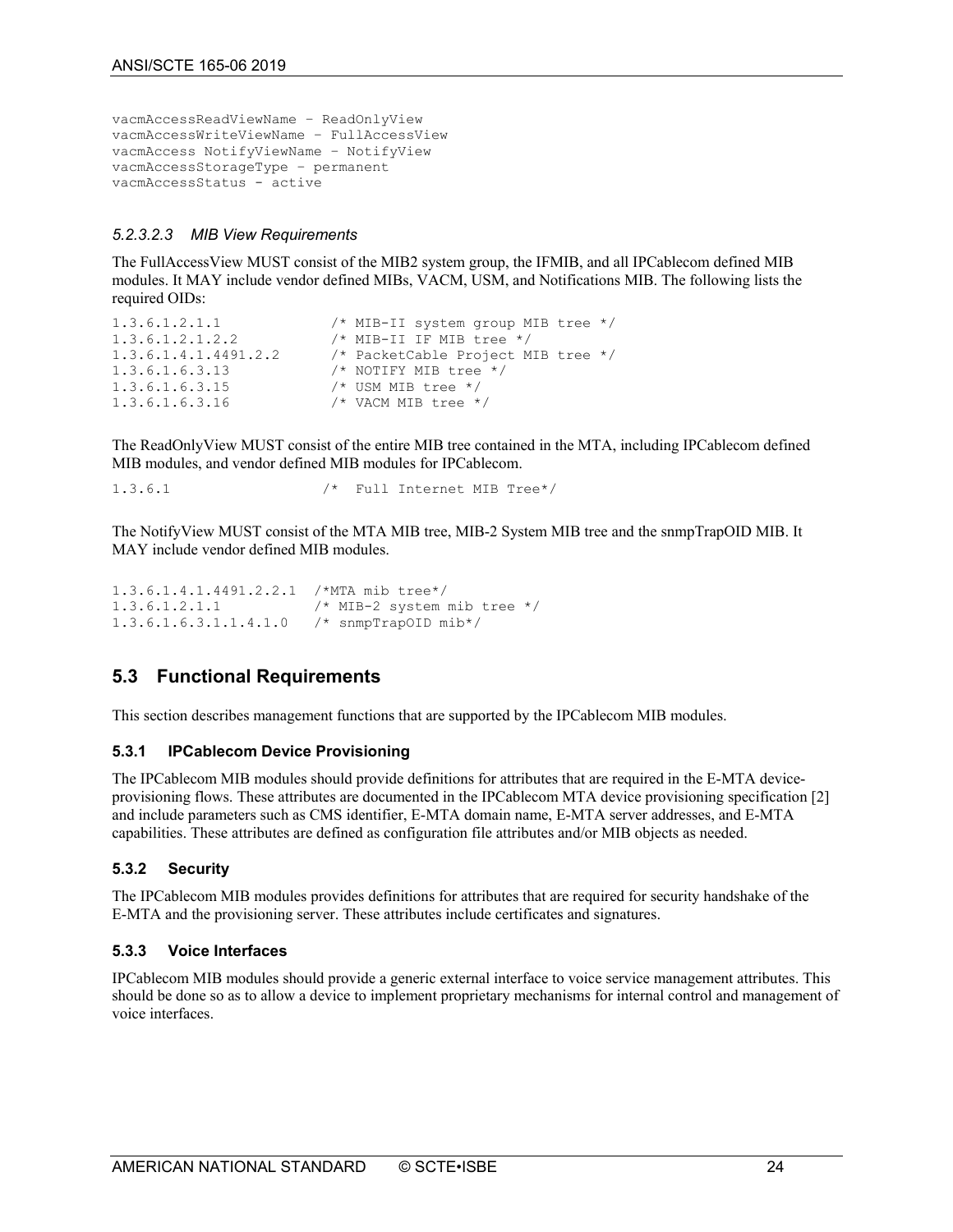#### <span id="page-24-0"></span>**5.3.4 IPCablecom Voice Call Signaling**

The IPCablecom MIB modules should provide managed objects for the NCS call signaling protocol. Examples of attributes that have to be supported for packet voice call signaling include:

- Dial timeouts,
- Distinctive ring patterns,
- Codec capabilities,
- Signaling configuration for voice communication end points,
- Call agent identifier.

#### <span id="page-24-1"></span>**5.3.5 Media Packet Transport**

The IPCablecom MIB modules do not provide any managed objects to monitor and manage media packet transport. The RTP and RTCP protocols are used for media transport in IPCablecom [\[32\].](#page-7-11) The RTP MIB (IETF RFC 2959 [\[31\]\)](#page-7-12) may be used for management of the media transport function of the E-MTA but this is considered out of scope for IPCablecom.

#### <span id="page-24-2"></span>**5.3.6 Fault Management**

The IPCablecom MIB modules should provide objects for the management of network faults and failures. Some of these managed objects and management functions are defined in the IPCablecom MTA MIB [\[11\],](#page-6-3) the IPCablecom Signaling MIB [\[12\],](#page-6-4) and Management Event MI[B \[33\]](#page-7-0) specifications. In addition, these managed objects and functions can also be managed using the IETF MIB modules indicated by [\[36\],](#page-7-1) [\[37\],](#page-7-2) and [\[38\],](#page-7-3) if implemented by the MTA.

#### <span id="page-24-3"></span>**5.3.7 Performance Management**

The IPCablecom MIB modules should provide objects for the management of network performance when used for voice communications. Further definition of performance management is out of scope of IPCablecom.

#### <span id="page-24-4"></span>**5.3.8 Event Management**

The IPCablecom Management Event MIB module provides the means to define and distribute events generated by the E-MTA. This provides the ability for vendors to define their own events as well as support of IPCablecom defined events. These events should support modifiable attributes such as priority level. The IPCablecom MIB should allow the ability to log events by a variety of means like local log, syslog, SNMP Traps and SNMP INFORMs. Refer to [\[33\]](#page-7-0) and [\[38\]](#page-7-3) for more details.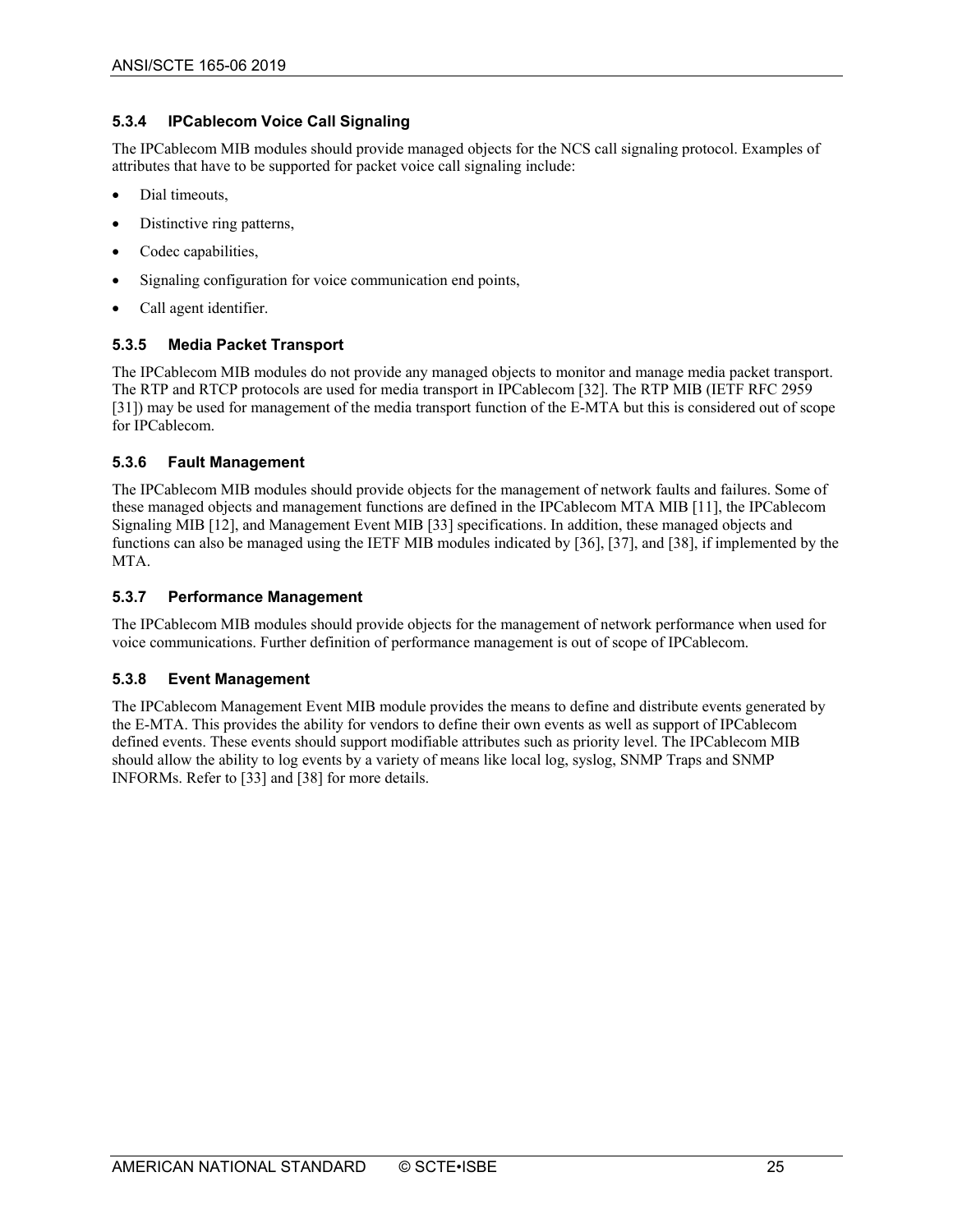# <span id="page-25-0"></span>**6 MIB MODULES AVAILABLE IN AN IPCABLECOM NETWORK**

In designing the IPCablecom MIBs Framework, the managed objects present in the other MIB modules implemented by the E-MTA device were taken into consideration. This section describes the MIB modules that can be present in the E-MTA, and may be used for IPCablecom management functions.

<span id="page-25-4"></span>The following table lists the MIB modules supported by eMTAs. The eMTA component of the E-MTAs MUST implement MIB modules present i[n Table 2.](#page-25-4)

| <b>IF MIB</b>                          |  |
|----------------------------------------|--|
| MIB II                                 |  |
| <b>IPCablecom MTA Device MIB</b>       |  |
| <b>IPCablecom Signaling MIB</b>        |  |
| <b>IPCablecom Management Event MIB</b> |  |
| SNMPv2 MIB group                       |  |
| <b>IPCablecom Extension MIBs</b>       |  |

*Table 2. MIB Modules Implemented by the eMTA Component of the E-MTA*

As mentioned before, partitioning of voice and data services and support of E-MTA has been part of the requirements for design of the IPCablecom MIBs Framework. [Figure 3](#page-21-1) in the General Requirements section describes possible organizations of the MIB modules in order to meet these requirements.

## <span id="page-25-1"></span>**6.1 DOCSIS MIB Modules**

As described in Section [5.2,](#page-19-2) the IPCablecom E-MTA requires support of the DOCSIS MIB. The eCM component of the E-MTA must adhere to the corresponding DOCSIS MIBs requirements. Refer to the following documents for the normative DOCSIS MIB requirements:

- For DOCSIS 1.1, the MIB module requirements are defined i[n \[4\].](#page-6-9)
- For DOCSIS 2.0, the MIB module requirements are defined i[n \[10\].](#page-6-10)
- For DOCSIS 3.0, the MIB module requirements are defined i[n \[35\].](#page-7-13)
- For eDOCSIS, the MIB module requirements are defined in [\[8\].](#page-6-11)

## <span id="page-25-2"></span>**6.2 IF MIB**

The Interfaces Group MIB (IF MIB) is defined in [\[7\].](#page-6-12) The IF MIB is required for the definition of multiple interfaces in the E-MTA.

## <span id="page-25-3"></span>**6.3 MIB II**

RFC3418 [\[16\],](#page-6-13) RFC 2011 [\[6\],](#page-6-14) and RFC 2013 [\[15\]](#page-6-15) define the second version of the Management Information Base (MIB-II) for use with network management protocols in TCP/IP-based internet. Not all objects in this MIB are deemed necessary for the E-MTA device. The IPCablecom MIB module only requires the **system, interfaces, IP,**  and **transmission** objects of MIB II to be present in the E-MTA.

The system object group contact, administrative, location, and service information regarding the managed node.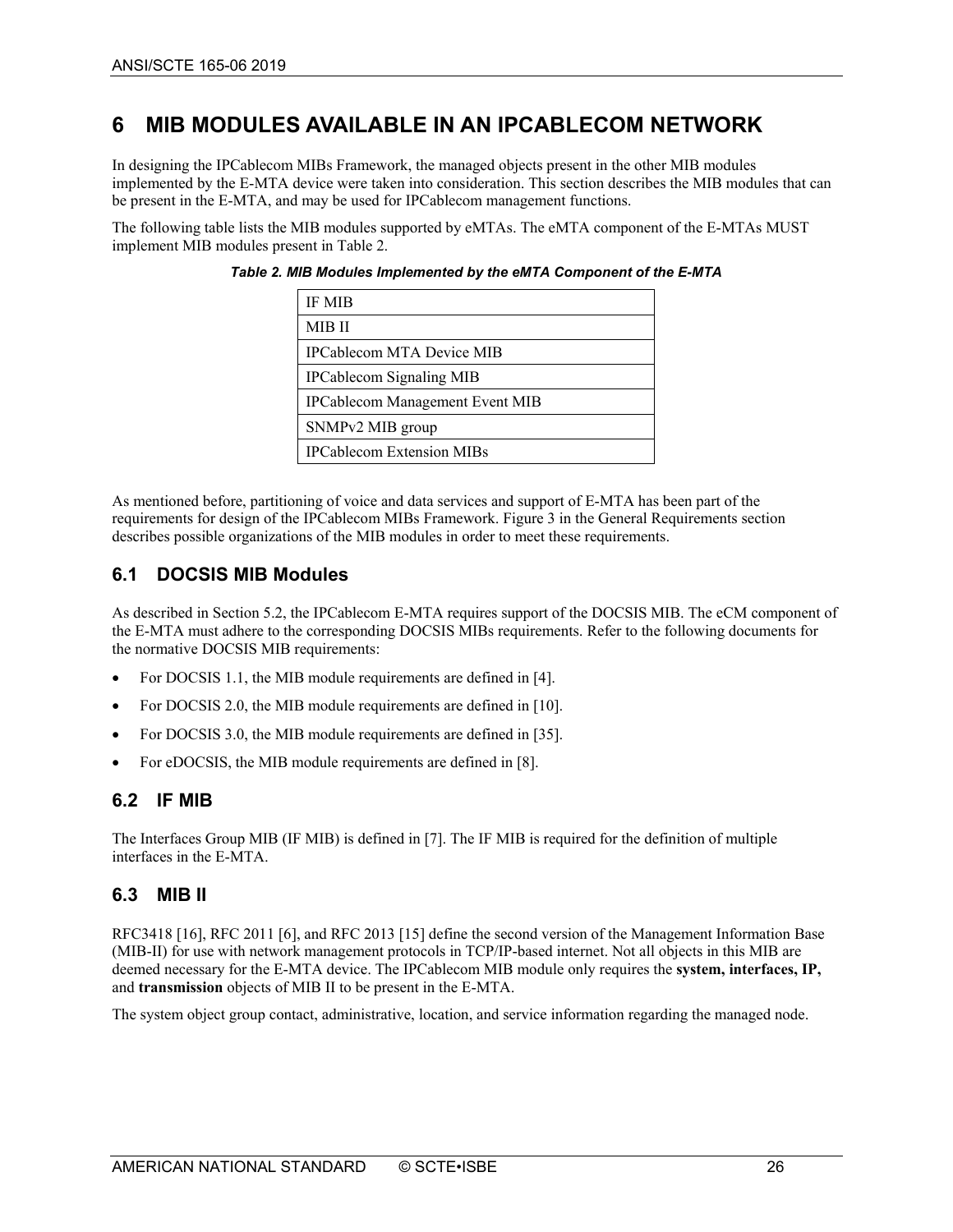#### <span id="page-26-0"></span>**6.3.1 sysDescr Requirements**

The E-MTA's MIB II sysDescr object MUST conform to the format specified in DOCSIS OSSI [\[4\].](#page-6-9)

#### <span id="page-26-1"></span>**6.3.2 sysObjectID Requirements**

#### sysObjectID is defined as follows:

```
sysObjectID OBJECT-TYPE
SYNTAX OBJECT IDENTIFIER
ACCESS read-only
STATUS mandatory
DESCRIPTION
    "The vendor's authoritative identification of the network 
    management subsystem contained in the entity. This 
    value is allocated within the SMI enterprises subtree 
     (1.3.6.1.4.1) and provides an easy and unambiguous 
    means for determining `what kind of box' is being 
    managed. For example, if vendor `Flintstones, Inc.' 
     was assigned the subtree 1.3.6.1.4.1.4242, it could 
     assign the identifier 1.3.6.1.4.1.4242.1.1 to its `Fred
    Router'."
::= { system 2 }
```
By using sysObjectID the manager will be able to determine any enterprise specific MIBs which must be used to manage the E-MTA.

#### <span id="page-26-2"></span>**6.3.3 "iftable" Requirements**

IPCablecom ifTable MUST contain information about all IPCablecom endpoints. IfIndex MUST start with value of 9 for telephony endpoints and MUST be incremented sequentially and match the physical numbering of the telephony endpoints (Indices 2 through 8 are reserved for future use and the usage of index 1 is defined later in this section.) Each instance of the end-point in an E-MTA MUST have a corresponding entry ("conceptual row") in the "ifTable" MIB Table.

For each "conceptual row" in the "ifTable" table that corresponds to a Telephony Endpoint, the following conceptual columns MUST be used:

```
"ifIndex"
"ifDescr"
"ifType"
"ifAdminStatus"
"ifOperStatus"
```
Each conceptual row in "ifTable" MUST conform to the "IANAifType-MIB" definition for the IPCablecom interface type:

```
"ifType" – voiceOverCable (198)
           - "Voice Over Cable Interface"
```
IfIndex 1 is used to recognize the DOCSIS Cable Modem behind which an MTA is connected and the MIB modules involved are indicated in Tables 3 and 4. In the case of an E-MTA the tables 3 and 4 MUST be adhered to.

E-MTAs MUST implemen[t \[4\],](#page-6-9) [\[5\],](#page-6-16) and [\[6\].](#page-6-14) An IPCablecom MTA implementation MUST conform to the ifTable and ipNetToMediaTable defined in [Table 3](#page-27-0) an[d Table 4,](#page-27-1) respectively. If an E-MTA is embedded with an eCM that supports IPv6, it MUST also support the ipNetToPhysicalTable as specified i[n Table 5.](#page-28-5)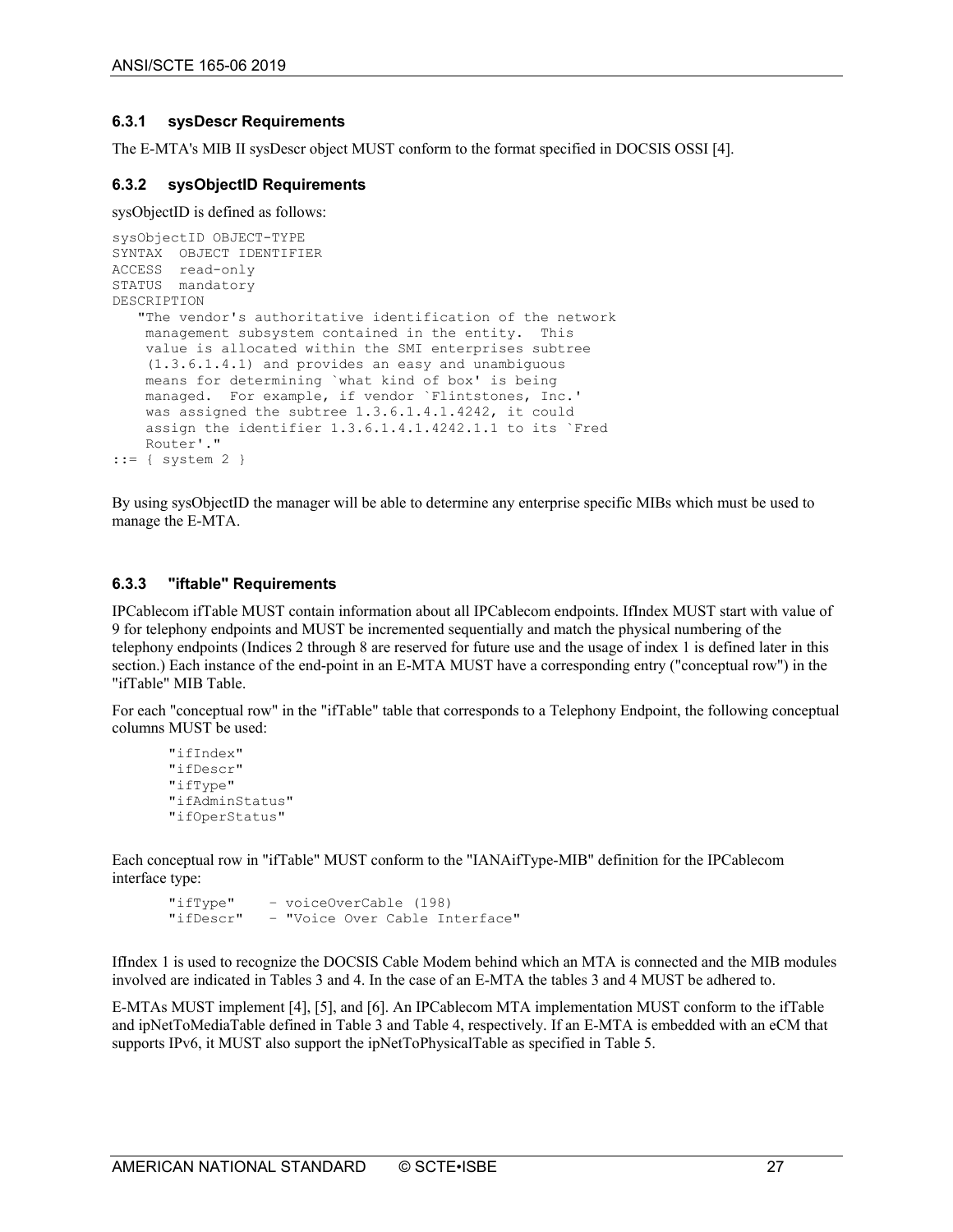<span id="page-27-0"></span>

| RFC-2863 MIB-Object Details for E-MTA Device Interface                                                                              | <b>MTA Device</b>               |
|-------------------------------------------------------------------------------------------------------------------------------------|---------------------------------|
| IfIndex                                                                                                                             | $\mathbf{1}$                    |
| ifDescr: MUST match the text provided in the next column.                                                                           | "DOCSIS Embedded<br>Interface " |
| IfType                                                                                                                              | other(1)                        |
| IfMtu                                                                                                                               | $\theta$                        |
| IfSpeed                                                                                                                             | $\theta$                        |
| ifPhysAddress                                                                                                                       | eMTA MAC address                |
| IfAdminStatus: Only up control is required for this interface, down(2) and testing(3) is<br>out of the scope of this specification. | up(1)                           |
| ifOperStatus: only up report is required for this object, other options are out of the scope<br>of this specification.              | up(1)                           |
| IfLastChange                                                                                                                        | per RFC 2863                    |
| ifInOctets: This object is optional,<br>if not implemented, it MUST return 0                                                        | (n), 0                          |
| <b>IfInNUCastPkts</b>                                                                                                               | Deprecated                      |
| IfInDiscards                                                                                                                        | $\theta$                        |
| <b>IfInErrors</b>                                                                                                                   | $\theta$                        |
| <b>IfUnknownProtos</b>                                                                                                              | $\mathbf{0}$                    |
| ifOutOctets: This object is optional, if not implement MUST return 0                                                                | (n), 0                          |
| ifOutUCastPkts: This object is optional, if not implemented, it MUST return 0                                                       | (n), 0                          |
| IfOutNUCastPkts                                                                                                                     | Deprecated                      |
| <b>IfOutDiscards</b>                                                                                                                | $\theta$                        |
| <b>IfOutErrors</b>                                                                                                                  | $\Omega$                        |
| IfOutQlen                                                                                                                           | Deprecated                      |
| IfSpecific                                                                                                                          | Deprecated                      |
| ifXTable: entries in ifXtable for this type of interface are not required                                                           | <b>NA</b>                       |

#### *Table 3. RFC 2863 ifTable, MIB-Object Details for E-MTA Device Interfaces*

#### *Table 4. RFC 2011 ipNetToMedia MIB-Object Details for E-MTA Device Interfaces*

<span id="page-27-1"></span>

| RFC-2011 MIB-Object<br>details for E-MTA Devices Interfaces | <b>CM Device</b>                                                                                            |
|-------------------------------------------------------------|-------------------------------------------------------------------------------------------------------------|
| IpNetToMediaIfIndex                                         |                                                                                                             |
| IpNetToMediaPhysAddress                                     | <b>CM MAC Address</b>                                                                                       |
| IpNetToMediaNetAddress                                      | Acquired CM IP address or a value of '0.0.0.0' if the eCM<br>address cannot be represented (e.g., IPv6 eCM) |
| IpNetToMediaType                                            | Static(4) or invalid(2) if ipNetToMediaNetAddress is set to a<br>value of '0.0.0.0'                         |
| <b>IfIndex</b>                                              |                                                                                                             |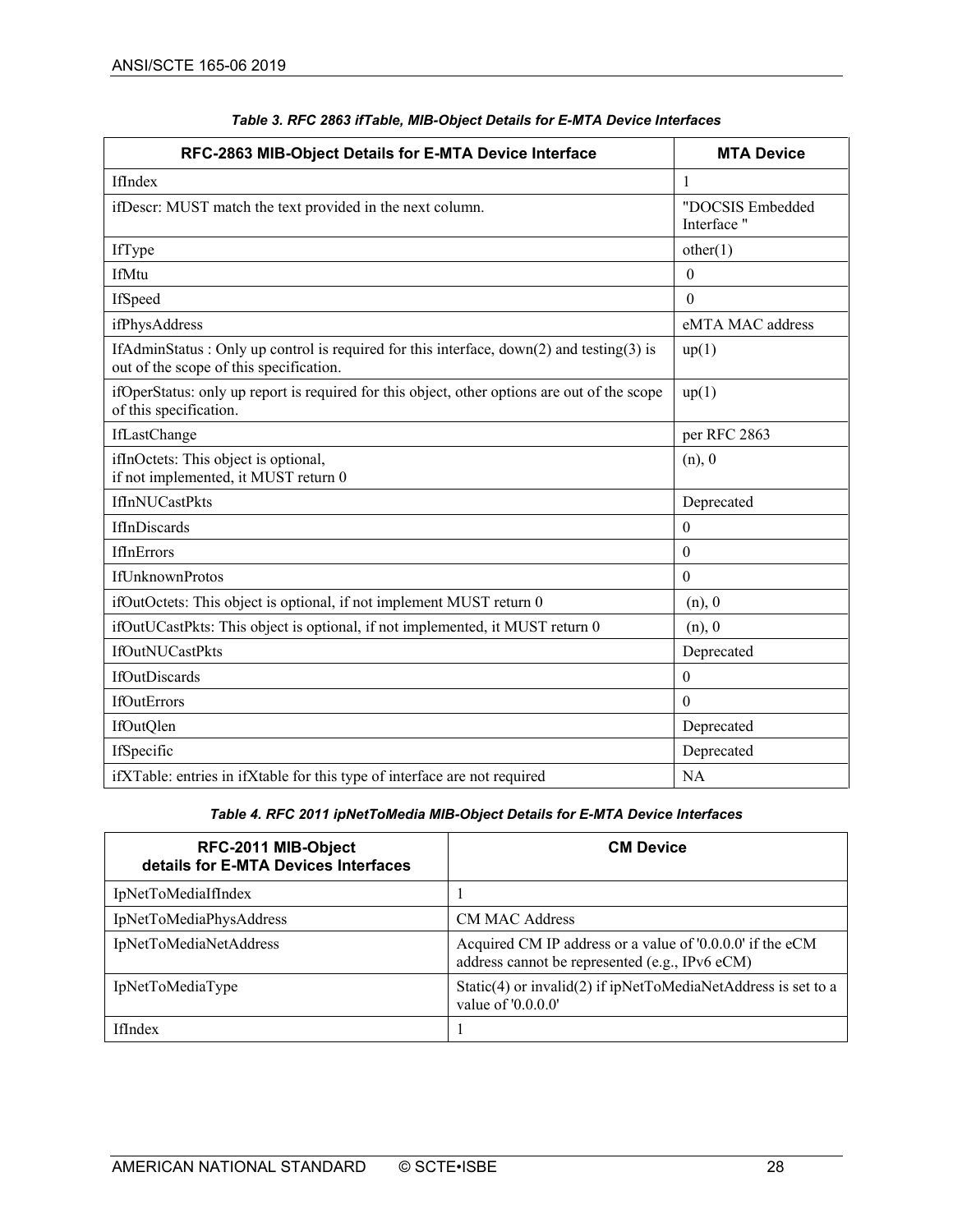<span id="page-28-5"></span>

| <b>MIB Object Name</b>        | <b>CM Device</b>         |
|-------------------------------|--------------------------|
| ipNetToPhysicalIfIndex        |                          |
| ipNetToPhysicalPhysAddress    | eCM MAC Address          |
| ipNetToPhysicalNetAddressType | ipv4 $(1)$ or ipv $6(2)$ |
| ipNetToPhysicalNetAddress     | eCM IP Address           |
| ipNetToPhysicalLastUpdated    | $\leq$ refer to [35]>    |
| ipNetToPhysicalType           | static $(4)$             |
| ipNetToPhysicalState          | $\leq$ refer to [35]>    |
| ipNetToPhysicalRowStatus      | 'active'                 |

#### *Table 5. ipNetToPhysicalTable MIB Object Details*

# <span id="page-28-0"></span>**6.4 IPCablecom Signaling MIB**

The IPCablecom Signaling MIB module is defined i[n \[12\].](#page-6-4) It describes Call Signaling information for the E-MTA device provisioning and configuration. The IPCablecom Signaling MIB module is registered under a private enterprise MIB under the PacketCable Project branch (clabProjPacketCable).

The IPCablecom Signaling MIB module contains general configuration information that applies to the Network Call Signaling (NCS) protocol [\[19\]](#page-6-17) on a per MTA device basis. This data only provides the means to provision call signaling parameters on a device basis.

The IPCablecom Signaling MIB module also defines managed objects applicable on a per endpoint basis. The NCS endpoint table (pktcSigEndPntConfigTable) contains specific NCS endpoint configuration information. This data only provides the means to provision network call signaling per endpoint.

#### <span id="page-28-1"></span>**6.4.1 MTA SIGNALING MIB General Configuration Information**

The MTA SIGNALING MIB contains general configuration information that applies to network call signaling on a device basis.

This data only provides the means to provision call signaling on a device basis.

#### <span id="page-28-2"></span>**6.4.2 MTA NCS MIB per Endpoint Data**

The MTA NCS MIB contains a per endpoint table. This table contains general configuration information that applies to network call signaling on a per endpoint basis. This information is also found in the configuration file defined in the IPCablecom NCS specification [\[19\].](#page-6-17) This data only provides the means to provision network call signaling per endpoint.

## <span id="page-28-3"></span>**6.5 IPCablecom MTA MIB Module**

The IPCablecom MTA MIB module is defined i[n \[11\].](#page-6-3) It describes data for provisioning the MTA device. The IPCablecom MTA MIB module is registered under a private enterprise MIB under the PacketCable Project branch (clabProjPacketCable).

The IPCablecom MTA MIB module contains general configuration information to provision the MTA device. These objects describe the provisioning data for the required servers, the MTA security information.

# <span id="page-28-4"></span>**6.6 Event Management MIB**

The IPCablecom Management Event MIB module is defined in [\[33\].](#page-7-0) It provides a common data and format definition for events (informative, alarm, etc.). It also specifies by what means events are transmitted. Use of a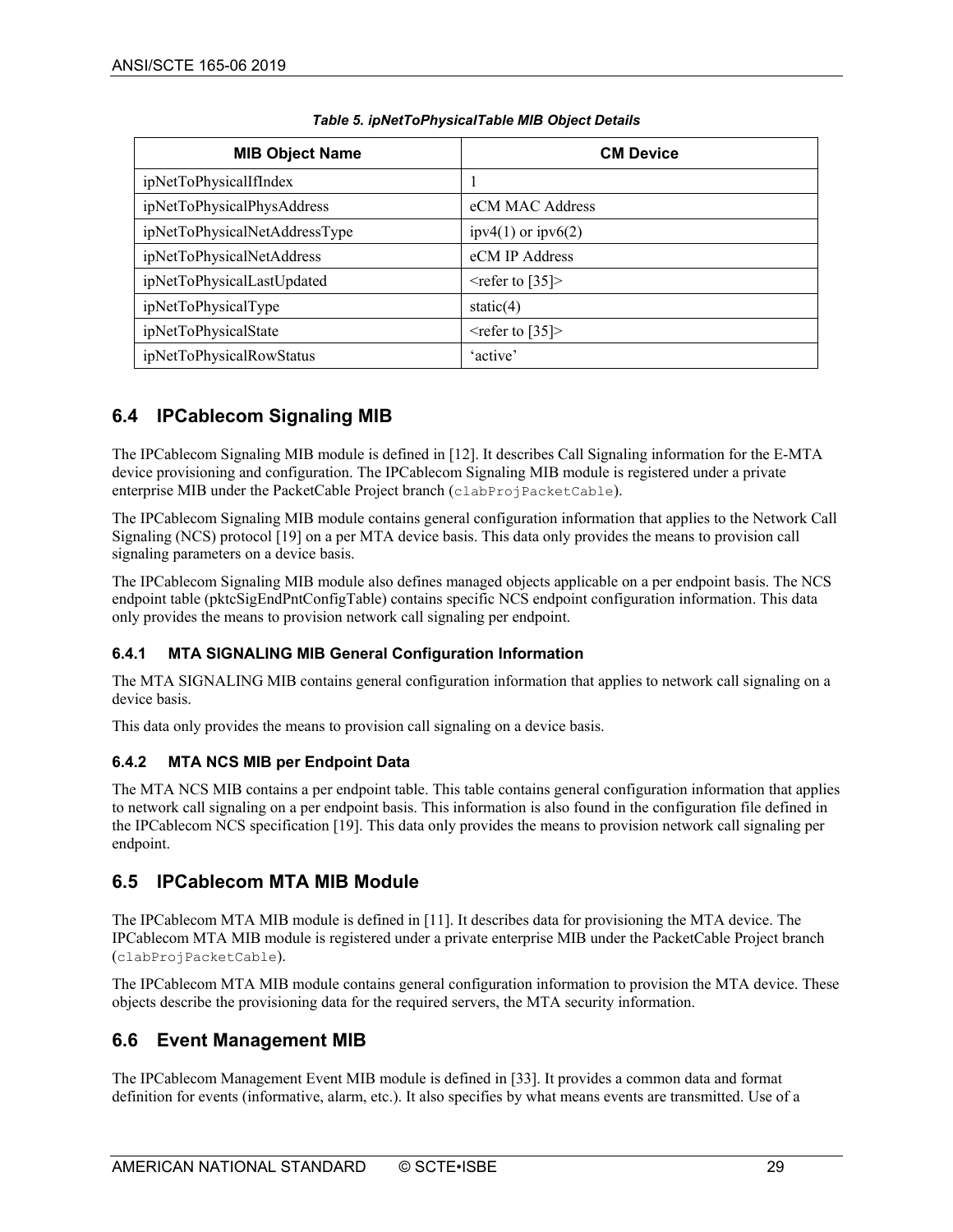common event mechanism facilitates management of the E-MTA in a multi-vendor environment and provides a standard means to implement IPCablecom specified events.

# <span id="page-29-0"></span>**6.7 SNMP MIB**

The SNMPv2 MIB module defines the functionality to configure the endpoint in SNMPv2 mode and helps in managing all the MIB objects using SNMPv2 functionality.

# <span id="page-29-1"></span>**6.8 IPCablecom Extension MIB**

The IPCablecom Extension MIB is defined in [\[9\].](#page-6-18) These MIBs are extending the existing IPCablecom 1.0 MIB functionality. The extensions are in the areas of MTA MIB and Signaling MIB.

#### <span id="page-29-2"></span>**6.8.1 MTA MIB Extension:**

The IPCablecom MTA MIB Extension is defined i[n \[13\].](#page-6-5) This provides the additional functionality for controlling new functionality like Multiple Grants Per Interval (MGPPI) on the endpoint

#### <span id="page-29-3"></span>**6.8.2 Signaling MIB Extension**

The IPCablecom Signaling MIB Extension is defined i[n \[14\].](#page-6-6) This provides additional control and reporting functionality for endpoints in the areas of DTMF relay, Quarantine handling, Hookstate etc.

## <span id="page-29-4"></span>**6.9 eDOCSIS eSAFE MIB**

The eDOCSIS eSAFE MIB is defined in [\[8\].](#page-6-11) It describes the various management objects necessary to configure functionality of eSAFE components of a device implementing an eDOCSIS compliant cable modem and one or more eSAFE elements. This MIB MUST be accessible via the eCM interface.

## <span id="page-29-5"></span>**6.10 Battery Backup UPS MIB**

The Battery Backup UPS MIB is defined in [\[17\].](#page-6-19) It MUST be implemented by the E-MTAs which support Battery Backup functionality. Battery Backup UPS MIB describes the various management objects necessary to control the Battery Backup UPS functionality implemented by the E-MTA. The MIB MUST be accessible via the eCM interface.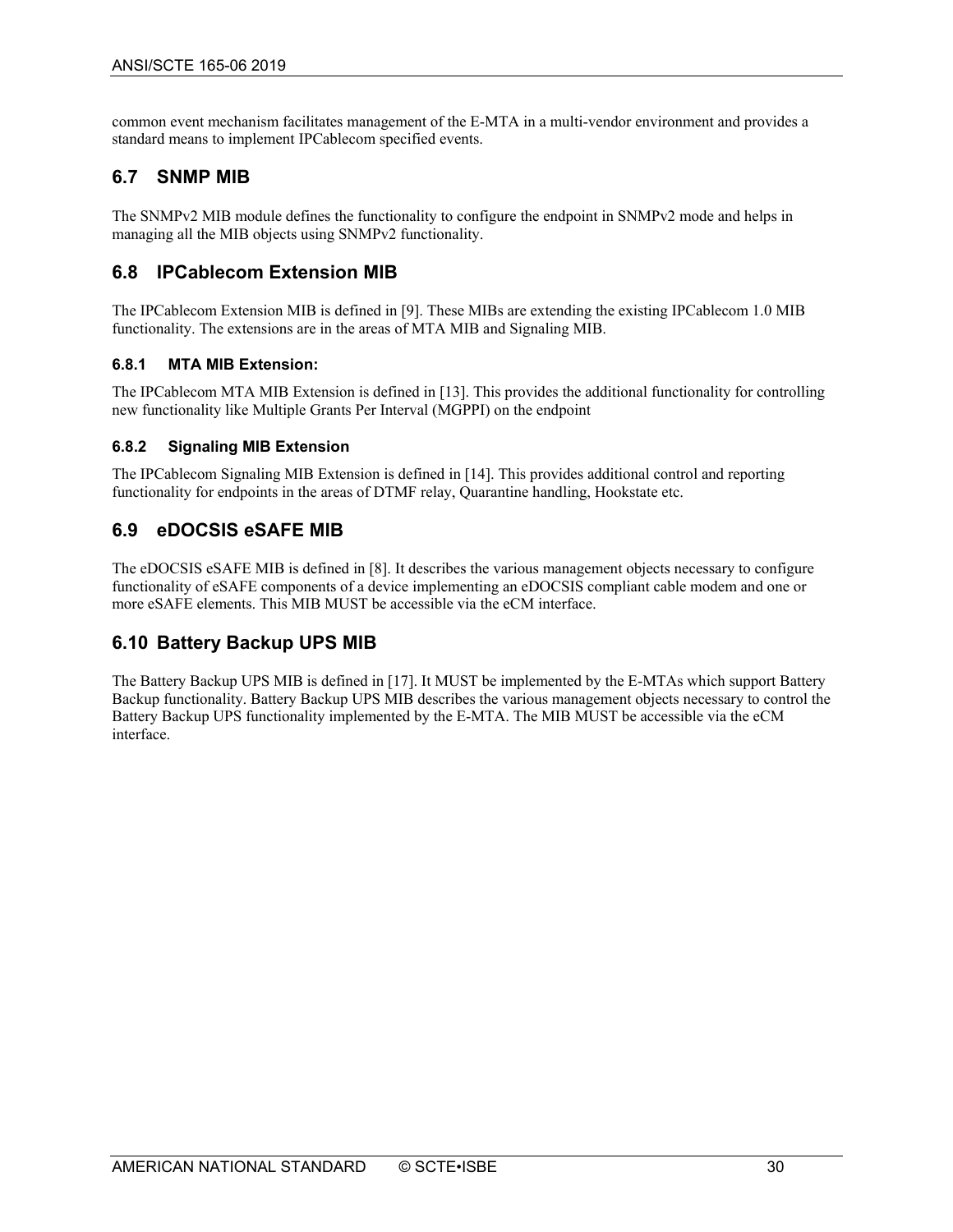# <span id="page-30-0"></span>**7 IPCABLECOM MIB MODULE IMPLEMENTATION**

This section describes a reference implementation of the MIB modules in an IPCablecom device. Only E-MTA is considered in this section.

# <span id="page-30-1"></span>**7.1 MTA Components**

[Figure 4](#page-30-3) below shows the components of a typical E-MTA.



*Figure 4. E-MTA Components*

<span id="page-30-3"></span>As shown here the E-MTA components can be organized into separate areas, i.e., packet based protocols, which run on top of IP and the voice subsystem, which consists of DSP engines and their associated software. MIB modules that are implemented in the MTA have to be organized so as to facilitate this separation. IPCablecom MIB modules specifies functions for the packet based protocol section of the E-MTA. As of this writing there are no analog voice MIB modules specified for the E-MTA.

Note: Please refer to the IPCablecom Security Specification [\[20\]](#page-6-20) for the security protocols.

# <span id="page-30-2"></span>**7.2 MIB Layering**

[Figure 5](#page-31-0) describes the MIB layering model. The two stacks represent the packet network and analog voice sections of the MTA. On the packet network side MIB layering follows the same layering model as the protocol stacks.